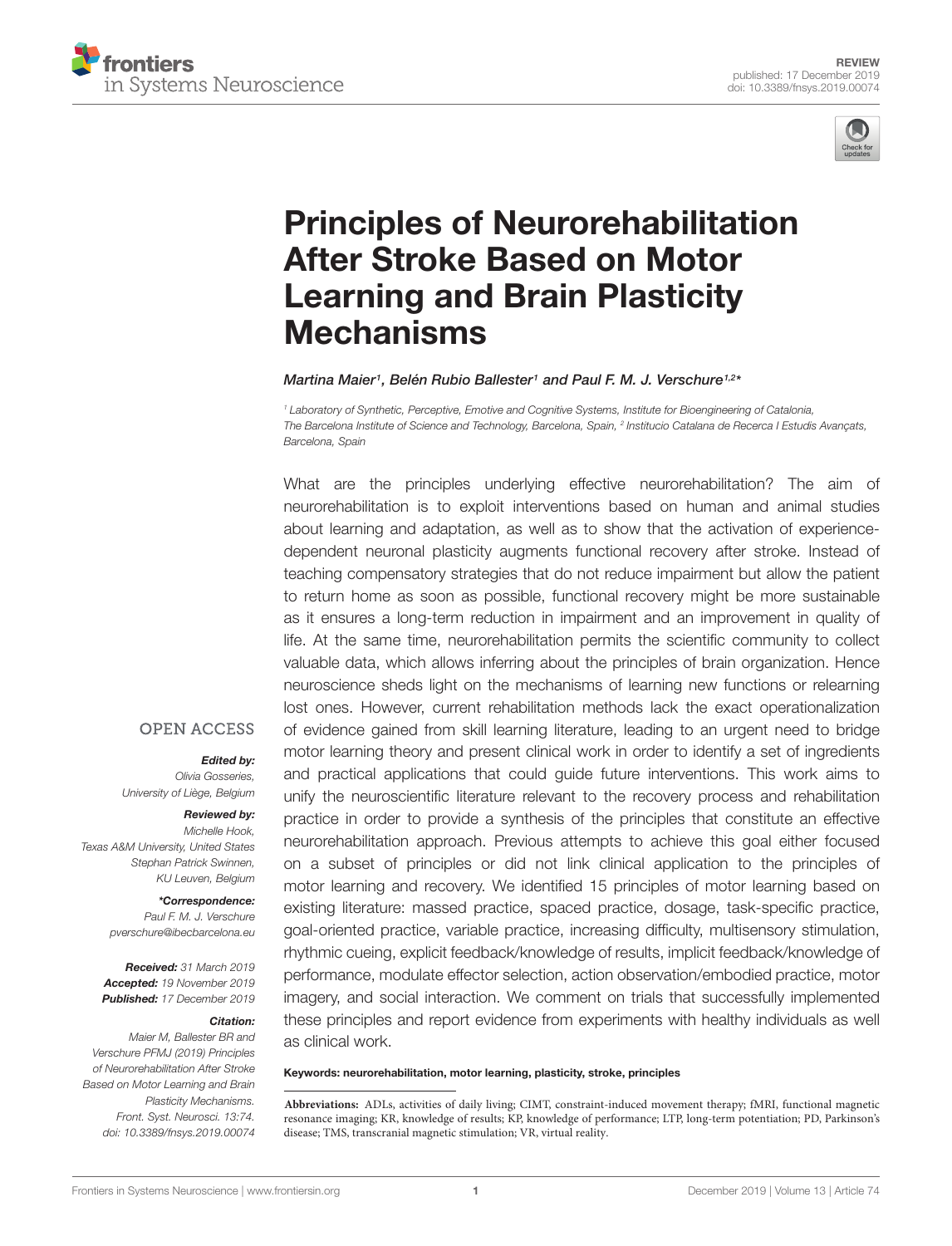# **INTRODUCTION**

So far there is no clear understanding of the principles underlying effective neurorehabilitation approaches. Therapeutic protocols can be readily described by the following aspects: the body part trained (e.g., the legs), the tools or machines used for the training (e.g., a treadmill), the activity performed (e.g., walking), and when the therapy commences (e.g., during the acute phase after a stroke). However, an intervention typically includes more elements. For instance, the use of the less affected limb can be restricted, and the therapist can encourage the patient to spend more time exercising or give feedback about task performance. While some interventions, like CIMT, clearly define their active ingredients [\(Carter et al.,](#page-12-0) [2010;](#page-12-0) [Proffitt and](#page-15-0) [Lange,](#page-15-0) [2015\)](#page-15-0) that should lead to effective recovery [\(Kwakkel et al.,](#page-14-0) [2015\)](#page-14-0), most others do not. Neurorehabilitation research aims to find interventions that promote recovery and to establish whether the presence or absence of improvement can be explained by any neuronal changes that occur in the post-stroke brain [\(Dobkin,](#page-12-1) [2005\)](#page-12-1). Neuroscience can help us to create interventions that lead to changes in the brain; however, with no clear understanding of what an intervention does, attributing causality remains difficult. One way to formalize an intervention is by breaking it into parts, studying the behavioral and neural effects of these parts, and deriving principles from them–in the case of stroke neurorehabilitation, these would be principles that optimize acquisition, retention, and generalization of skills.

While there are plenty of meta-analyses that look at training effectiveness in terms of individual body parts/functions, tools, or machines and activities [\(Langhorne et al.,](#page-14-1) [2009;](#page-14-1) [Veerbeek](#page-16-0) [et al.,](#page-16-0) [2014\)](#page-16-0), the effect of experience remains much less clear in spite of attempts to formalize and identify the principles of neurorehabilitation. A review of principles of experiencedependent neural plasticity by [Kleim and Jones](#page-14-2) [\(2008\)](#page-14-2) explains why training is crucial for recovery. According to their work, neurorehabilitation presumes that exposure to specific training experiences leads to improvement of impairment by activating neural plasticity mechanisms. Consequently most of the work in the field focuses on the identification of scientifically grounded principles that should guide the design of these training experiences. In this vein, [Kleim and Jones](#page-14-2) [\(2008\)](#page-14-2) elaborated on five main principles of effective training experience specificity, repetition, intensity, time, and salience — but offered little concrete applicability. Another synthesis addressed further principles (forced use, massed practice, spaced practice, taskoriented functional training, randomized training); however, the main focus of the review was on individual body functions, methods, or tools, providing a global view on rehabilitation strategies [\(Dobkin,](#page-12-2) [2004\)](#page-12-2). Two meta-analyses investigated specific principles. One looked only at the principle of intensity and found that more therapy time did enhance functional recovery [\(Kwakkel,](#page-14-3) [2009\)](#page-14-3). Another determined that repetition does improve upper and lower limb function [\(Thomas et al.,](#page-16-1) [2017\)](#page-16-1). However, both studies did not investigate the mechanisms that would lead to the effects observed. Similarly, a review that analyzed CIMT, which combines several principles in one method, gained interesting insights in its efficacy but did not

explain the results from a neuroscientific, mechanistic point of view [\(Kwakkel et al.,](#page-14-0) [2015\)](#page-14-0). The work by [Levin et al.](#page-14-4) [\(2015\)](#page-14-4), on the other hand, tried to link the principles of motor learning to the application of these principles in novel rehabilitation methods while offering some neuroscientific reasoning for doing so. Their review addresses the difficulty of the task, the organization of movement, movements to the contralateral workspace, visual cues and objects and the interaction with them, sensory feedback, feedback about performance and results, repetitions, variability, and motivation. However, the included motor control and motor learning principles were not well defined and therefore leave room for interpretation [\(Levin et al.,](#page-14-4) [2015\)](#page-14-4).

In a previous meta-analysis [\(Maier et al.,](#page-14-5) [2019\)](#page-14-5), we compiled a list of principles for neurorehabilitation based on literature on motor learning and recovery: massed practice, dosage, structured practice, task-specific practice, variable practice, multisensory stimulation, increasing difficulty, explicit feedback/knowledge of results, implicit feedback/knowledge of performance, movement representation, and promotion of the use of the affected limb. We then performed a content analysis to determine whether these principles were present in the clinical studies included in the review, but we did not provide an analysis of the principles identified. In this work, we aim to extend the number of principles found and, for each of them, unify the neuroscientific literature from human or animal studies on motor learning and comment on the observed neuronal effects. We also include evidence from clinical studies to show its effect in recovering functionality after stroke. Some principles already serve as building blocks of effective rehabilitation programs, e.g., CIMT [\(Kwakkel et al.,](#page-14-0) [2015\)](#page-14-0), Bobath [\(Kollen et al.,](#page-14-6) [2009\)](#page-14-6), enriched rehabilitation [\(Livingston-Thomas et al.,](#page-14-7) [2016\)](#page-14-7), VRbased rehabilitation [\(Laver et al.,](#page-14-8) [2017\)](#page-14-8), and exogenous or robotic interventions [\(Langhorne et al.,](#page-14-9) [2011\)](#page-14-9). However, transferring these principles into clinical practice faces the challenge of operationalizing them. We comment on these difficulties and the gaps between theory, evidence, and operationalization that we encountered. Consequently, this work can serve clinicians and researchers as a practical guide of principles to investigate further effective neurorehabilitation approaches.

#### MATERIALS AND METHODS

In this conceptual analysis, the rehabilitation experience is broken down into individual parts that are termed principles of neurorehabilitation. They are principles because they are evidenced by experimental data, and together, they could form the foundation of a higher-order theoretical framework. As a first attempt, a list of 11 principles was compiled based on existing literature in a recent meta-analysis on the effectiveness of VR-based rehabilitation systems for stroke recovery [\(Maier et al.,](#page-14-5) [2019\)](#page-14-5). For the current work, the list has been revised, and additional principles have been identified through a computerized search in PubMed Central using the keywords "principles of motor learning," "principles of recovery," "principles of experience-dependent learning" and "principles of neurorehabilitation." We restricted the search to the last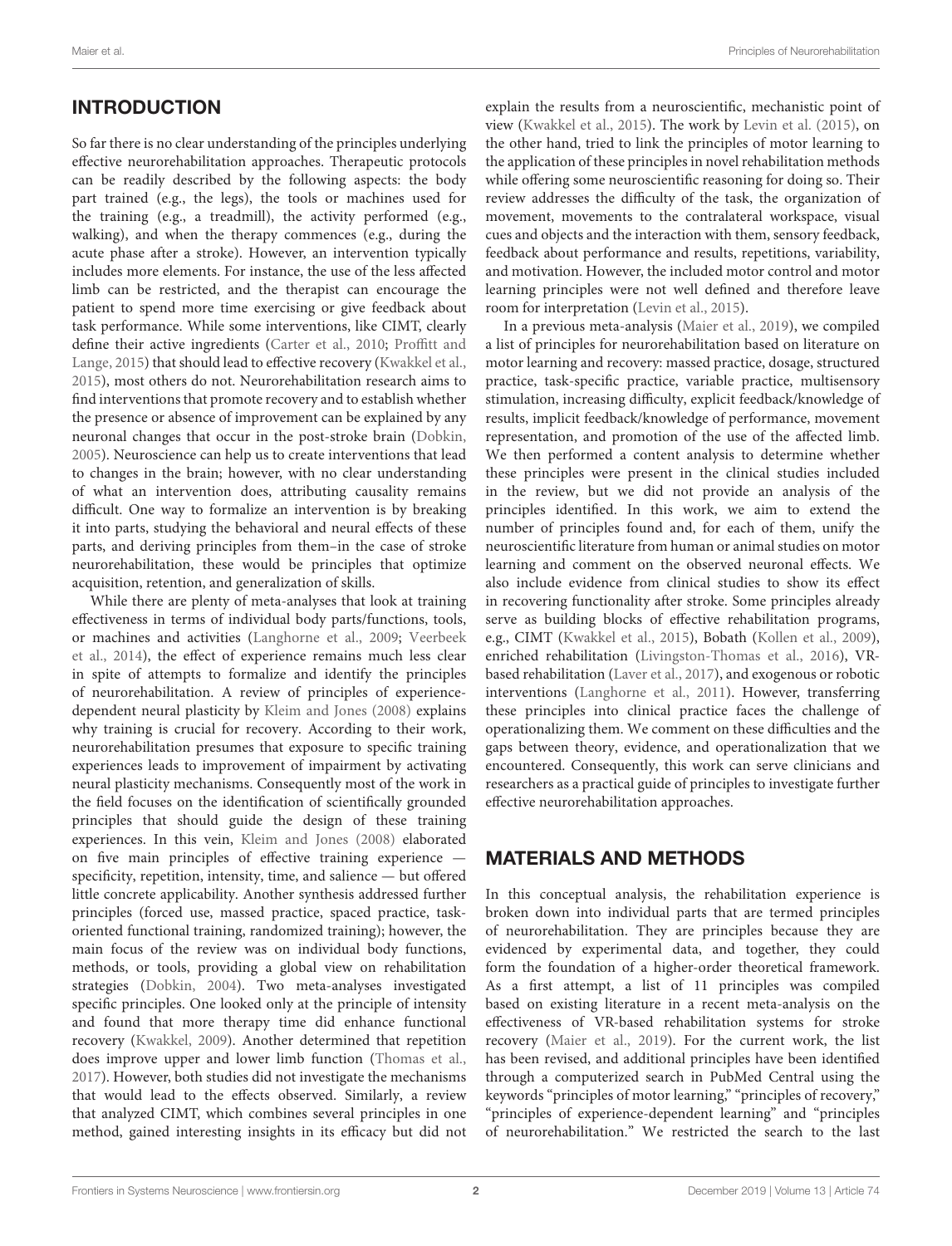5 years to obtain currently used principles. We focused on reviews, perspectives, and debates around rehabilitation methods and interventions for stroke recovery and excluded articles that explained study protocols or clinical trials, prevention methods, pharmaceutical or medical interventions, or stroke taxonomies. The principles mentioned in each paper were compared with the original list and added if they were not present. Afterward, we summarized for each principle the historical background based on motor learning literature and its contribution to learning based on human or animal studies. Further, where available, neurological effects and clinical outcomes were included as well.

# IDENTIFICATION OF PRINCIPLES OF NEUROREHABILITATION

Our computerized search yielded 548 records, of which 74 were deemed adequate for further screening after we examined if their titles either contained any of the search terms or appeared to discuss post-stroke rehabilitation strategies. After analysis of their abstracts and full-texts, the principles mentioned in 17 articles were extracted. We excluded papers if their title or abstract reported or compared surgical or pharmaceutical interventions as well as if they discussed stroke taxonomies, proposed study protocols or clinical trials, covered principles unrelated to stroke and/or stroke rehabilitation itself (e.g., principles for disease prevention, pre- and post-operative care, care facilities, patient management, therapist education, nursing practice, dietary recommendation, veterinary etc.), or looked into patient or caregiver perception. The articles and reviews selected spawned various research fields in neurorehabilitation: Motor learning [\(Winstein et al.,](#page-16-2) [2014\)](#page-16-2), therapies [physical therapy [\(Veerbeek et al.,](#page-16-0) [2014\)](#page-16-0), upper limb immobilization [\(Furlan et al.,](#page-12-3) [2016\)](#page-12-3), environmental enrichment [\(Livingston-Thomas et al.,](#page-14-7) [2016\)](#page-14-7), aerobic training [\(Billinger,](#page-12-4) [2015;](#page-12-4) [Hasan et al.,](#page-13-0) [2016\)](#page-13-0), CIMT [\(Kwakkel et al.,](#page-14-0) [2015;](#page-14-0) [Zhang et al.,](#page-17-0) [2017\)](#page-17-0), cognitive rehabilitation [\(Middleton and Schwartz,](#page-14-10) [2012\)](#page-14-10), music therapy [\(Zhang et al.,](#page-17-1) [2016\)](#page-17-1)], tools and methods [hand robotics [\(Yue et al.,](#page-17-2) [2017\)](#page-17-2), VR [\(Darekar et al.,](#page-12-5) [2015;](#page-12-5) [Fu et al.,](#page-12-6) [2015\)](#page-12-6), neurofeedback [\(Renton](#page-15-1) [et al.,](#page-15-1) [2017\)](#page-15-1)], and principles [dose and timing [\(Basso and](#page-12-7) [Lang,](#page-12-7) [2017\)](#page-12-7)]. Together with previously collated literature, we identified 15 principles.

#### The identified principles from the meta-analysis are as follows:

- Massed practice/repetitive practice [\(Middleton and](#page-14-10) [Schwartz,](#page-14-10) [2012;](#page-14-10) [Veerbeek et al.,](#page-16-0) [2014;](#page-16-0) [Fu et al.,](#page-12-6) [2015;](#page-12-6) [Kwakkel et al.,](#page-14-0) [2015;](#page-14-0) [Furlan et al.,](#page-12-3) [2016;](#page-12-3) [Zhang et al.,](#page-17-1) [2016\)](#page-17-1).
- Spaced practice [\(Middleton and Schwartz,](#page-14-10) [2012;](#page-14-10) [Billinger,](#page-12-4) [2015;](#page-12-4) [Hasan et al.,](#page-13-0) [2016;](#page-13-0) [Livingston-Thomas et al.,](#page-14-7) [2016\)](#page-14-7).
- Dosage/duration [\(Veerbeek et al.,](#page-16-0) [2014;](#page-16-0) [Winstein et al.,](#page-16-2) [2014;](#page-16-2) [Billinger,](#page-12-4) [2015;](#page-12-4) [Darekar et al.,](#page-12-5) [2015;](#page-12-5) [Kwakkel et al.,](#page-14-0) [2015;](#page-14-0) [Hasan et al.,](#page-13-0) [2016;](#page-13-0) [Livingston-Thomas et al.,](#page-14-7) [2016;](#page-14-7) [Basso and Lang,](#page-12-7) [2017;](#page-12-7) [Zhang et al.,](#page-17-0) [2017\)](#page-17-0).
- Task-specific practice [\(Veerbeek et al.,](#page-16-0) [2014;](#page-16-0) [Winstein et al.,](#page-16-2) [2014;](#page-16-2) [Fu et al.,](#page-12-6) [2015;](#page-12-6) [Kwakkel et al.,](#page-14-0) [2015;](#page-14-0) [Furlan et al.,](#page-12-3) [2016;](#page-12-3) [Livingston-Thomas et al.,](#page-14-7) [2016;](#page-14-7) [Yue et al.,](#page-17-2) [2017\)](#page-17-2).
- Variable practice [\(Darekar et al.,](#page-12-5) [2015;](#page-12-5) [Fu et al.,](#page-12-6) [2015;](#page-12-6) [Livingston-Thomas et al.,](#page-14-7) [2016\)](#page-14-7).
- Increasing difficulty [\(Winstein et al.,](#page-16-2) [2014;](#page-16-2) [Fu et al.,](#page-12-6) [2015;](#page-12-6) [Kwakkel et al.,](#page-14-0) [2015;](#page-14-0) [Furlan et al.,](#page-12-3) [2016;](#page-12-3) [Hasan et al.,](#page-13-0) [2016;](#page-13-0) [Livingston-Thomas et al.,](#page-14-7) [2016;](#page-14-7) [Zhang et al.,](#page-17-0) [2017\)](#page-17-0).
- Multisensory stimulation [\(Veerbeek et al.,](#page-16-0) [2014;](#page-16-0) [Livingston-Thomas et al.,](#page-14-7) [2016;](#page-14-7) [Yue et al.,](#page-17-2) [2017\)](#page-17-2).
- Explicit feedback/knowledge of results [\(Middleton and](#page-14-10) [Schwartz,](#page-14-10) [2012;](#page-14-10) [Veerbeek et al.,](#page-16-0) [2014;](#page-16-0) [Darekar et al.,](#page-12-5) [2015;](#page-12-5) [Fu et al.,](#page-12-6) [2015;](#page-12-6) [Renton et al.,](#page-15-1) [2017\)](#page-15-1).
- Implicit feedback/knowledge of performance [\(Veerbeek](#page-16-0) [et al.,](#page-16-0) [2014;](#page-16-0) [Darekar et al.,](#page-12-5) [2015;](#page-12-5) [Fu et al.,](#page-12-6) [2015;](#page-12-6) [Zhang et al.,](#page-17-1) [2016;](#page-17-1) [Renton et al.,](#page-15-1) [2017;](#page-15-1) [Yue et al.,](#page-17-2) [2017\)](#page-17-2).
- Modulate effector selection [\(Veerbeek et al.,](#page-16-0) [2014;](#page-16-0) [Winstein](#page-16-2) [et al.,](#page-16-2) [2014;](#page-16-2) [Kwakkel et al.,](#page-14-0) [2015;](#page-14-0) [Furlan et al.,](#page-12-3) [2016;](#page-12-3) [Zhang et al.,](#page-17-0) [2017\)](#page-17-0).
- Action observation/embodied practice [\(Veerbeek et al.,](#page-16-0) [2014;](#page-16-0) [Fu et al.,](#page-12-6) [2015;](#page-12-6) [Yue et al.,](#page-17-2) [2017\)](#page-17-2).

#### Additional principles encountered through the search:

- Goal-oriented practice [\(Winstein et al.,](#page-16-2) [2014;](#page-16-2) [Fu et al.,](#page-12-6) [2015;](#page-12-6) [Yue et al.,](#page-17-2) [2017\)](#page-17-2).
- Rhythmic cueing [\(Middleton and Schwartz,](#page-14-10) [2012;](#page-14-10) [Veerbeek](#page-16-0) [et al.,](#page-16-0) [2014;](#page-16-0) [Zhang et al.,](#page-17-1) [2016\)](#page-17-1).
- Motor imagery/mental practice [\(Veerbeek et al.,](#page-16-0) [2014\)](#page-16-0).
- Social interaction [\(Winstein et al.,](#page-16-2) [2014;](#page-16-2) [Fu et al.,](#page-12-6) [2015;](#page-12-6) [Livingston-Thomas et al.,](#page-14-7) [2016;](#page-14-7) [Zhang et al.,](#page-17-0) [2017\)](#page-17-0).

In the following sections, we summarize for each principle the theoretical background, the evidence for motor learning, and the clinical effectiveness. We also added studies that comment on the neurological changes observed after applying the principles in motor learning tasks. The detailed neurological changes reported by these studies can be found in **[Table 1](#page-3-0)**.

### Massed Practice/Repetitive Practice

Massed practice was defined as work episodes with very brief to no rest periods [\(Schmidt and Lee,](#page-15-2) [2011\)](#page-15-2). Within a work episode, a skill can be trained repeatedly in a constant or blocked fashion [\(Ammons,](#page-11-0) [1947;](#page-11-0) [Mulligan et al.,](#page-14-11) [1980\)](#page-14-11). In the field of rehabilitation, the term describes the prolonged and repeated use of the more affected limb [\(Taub et al.,](#page-16-3) [1999\)](#page-16-3). Theoretically, learning through repetitions can speed-up the shaping of priors, which, together with likelihoods based on sensory input, aid in making an optimal estimate for action selection [\(Körding and](#page-14-12) [Wolpert,](#page-14-12) [2006\)](#page-14-12). Animal studies have shown that repeating skilled movements leads to localized changes in the area responsible for the movement, whereas the pure repetition of unskilled movement does not [\(Plautz et al.,](#page-15-3) [2000\)](#page-15-3). In humans, early studies have shown that blocked practice leads to faster acquisition, but poorer retention and less transfer than variable practice [\(Shea](#page-15-4) [and Morgan,](#page-15-4) [1979\)](#page-15-4) and that massed practice without breaks seems less effective for motor performance [\(Ammons,](#page-11-0) [1947;](#page-11-0) [Ammons and Willig,](#page-11-1) [1956\)](#page-11-1).

In standard therapies or clinical studies, the amount of repetition is typically not quantified but was observed to be an order of magnitude lower than in studies investigating recovery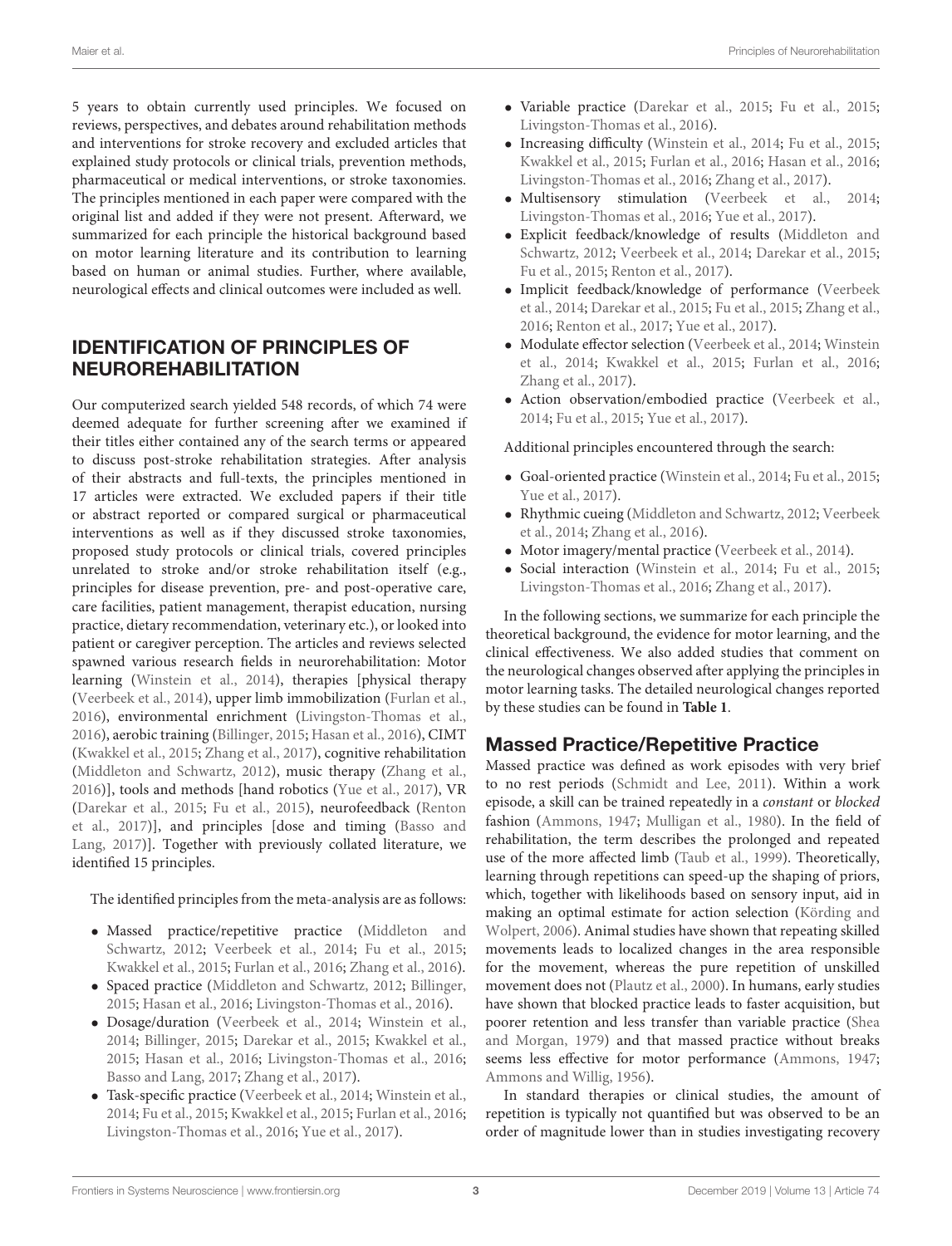<span id="page-3-0"></span>TABLE 1 | Overview of the neuronal changes due to exposure to principles of neurorehabilitation included in this manuscript.

| <b>Experience-dependent changes</b>                                                                                   | <b>Principles</b>                | <b>Brain areas</b>                                                                   | References                                                           |
|-----------------------------------------------------------------------------------------------------------------------|----------------------------------|--------------------------------------------------------------------------------------|----------------------------------------------------------------------|
| Cellular/neuronal level                                                                                               |                                  |                                                                                      |                                                                      |
| Increased neuronal activity                                                                                           | Spaced practice                  | Task/stimulus-dependent                                                              | Gerbier and Toppino, 2015                                            |
| Increased cell survival and improved LTP                                                                              | Spaced practice                  | Hippocampus                                                                          | Scharf et al., 2002;<br>Sisti et al., 2007                           |
| Upregulation of growth factors (protein 43, synaptophysin)                                                            | Dosage                           | Intact corticospinal tract                                                           | Zhao et al., 2013                                                    |
| Inhibition of upregulation of growth-inhibiting factors (NogoA, Nogo<br>receptors and RhoA)                           | Dosage                           | Peri-infarct cortex                                                                  | Zhao et al., 2013                                                    |
| Dopamine-dependent synaptic plasticity                                                                                | Explicit feedback                | Striatum                                                                             | Kawagoe et al., 1998                                                 |
| Complex spikes in Purkinje cells                                                                                      | Implicit feedback                | Cerebellum                                                                           | Kitazawa et al., 1998                                                |
| <b>Cortical motor areas</b>                                                                                           |                                  |                                                                                      |                                                                      |
| Expansion or change of effector representation/cortical map,<br>dependent on effector trained                         | Massed practice                  | Motor cortex                                                                         | Plautz et al., 2000                                                  |
| Increased excitability                                                                                                | - Dosage                         | - Motor cortex                                                                       | - Liepert et al., 2000;<br>Veerbeek et al., 2014                     |
|                                                                                                                       | - Variable practice              | - Motor cortex                                                                       | - Lage et al., 2015;<br>Lin et al., 2011                             |
| Normalization of activation in ipsilesional cortex                                                                    | Dosage                           | Motor cortex                                                                         | Schaechter, 2004                                                     |
| Change in sensorimotor organization                                                                                   | Multisensory stimulation         | Motor cortex                                                                         | Rosenkranz and Rothwell, 2006                                        |
| Increased neuronal recruitment during acquisition, decreased<br>activity during retention                             | Variable practice                | Prefrontal areas, PMA,<br>inferior frontal areas                                     | Lage et al., 2015;<br>Lin et al., 2011                               |
| Increased cortical activation in lesioned hemisphere during paretic<br>movement                                       | - Task-specific practice         | - SMC, PMC<br>- SMC                                                                  | - Jang et al., 2003<br>- Wilkins et al., 2017                        |
|                                                                                                                       | - Modulate effector<br>selection | - SSC/SMA, dorsal<br><b>PMC</b>                                                      | - Johansen-Berg et al., 2002                                         |
| Increased cortical activation in contralesional hemisphere during<br>paretic movement                                 | Rhythmic cueing                  | <b>SMC</b>                                                                           | Luft et al., 2004                                                    |
| Decreased activation in contralesional hemisphere during paretic<br>movement                                          | Task-specific practice           | - SMC, PMC, SMA<br>- Motor cortex<br>- SMA, PMA                                      | - Jang et al., 2003<br>- Boyd et al., 2010<br>- Wilkins et al., 2017 |
| Increased laterality index during paretic movement                                                                    | Task-specific<br>practice        | - SMC<br>- Motor cortex<br>- SMC, SMA, PMA                                           | - Jang et al., 2003<br>- Boyd et al., 2010<br>- Wilkins et al., 2017 |
| Increased power spectra                                                                                               | Multisensory stimulation         | SMC, SSC                                                                             | Gomez-Rodriguez et al., 2011                                         |
| Fronto-parietal network                                                                                               |                                  |                                                                                      |                                                                      |
| Increased activation of contralateral fronto-parietal network                                                         | Goal-oriented<br>practice        | Motor cortex, SMA, SSC,<br>parietal areas                                            | Nathan et al., 2012                                                  |
| Increased activation of bilateral parietal areas, together with<br>lateralized pre-motor areas and sensorimotor areas | Increasing difficulty            | PMC, SMA, SMC, SPA, IPA                                                              | Wexler et al., 1997;<br>Winstein et al., 1997                        |
| Increased activation of bilateral parietal, premotor and visual areas                                                 | Action observation               | Dorsal and ventral PMC,<br>pre-SMA, SPA, IPA,<br>visual cortex                       | Hardwick et al., 2018                                                |
| Increased activation of lateralized parietal areas, together with<br>pre-motor areas                                  | Motor imagery                    | Bilateral dorsal PMC, left<br>ventral PMC, Bilateral<br>pre-SMA, left IPA, left SPA, | Hardwick et al., 2018                                                |
| Increased activation and functional connectivity                                                                      | Mirror therapy                   | - Ipsilateral motor<br>cortex, visual<br>processing areas                            | - Arya, 2016                                                         |

(Continued)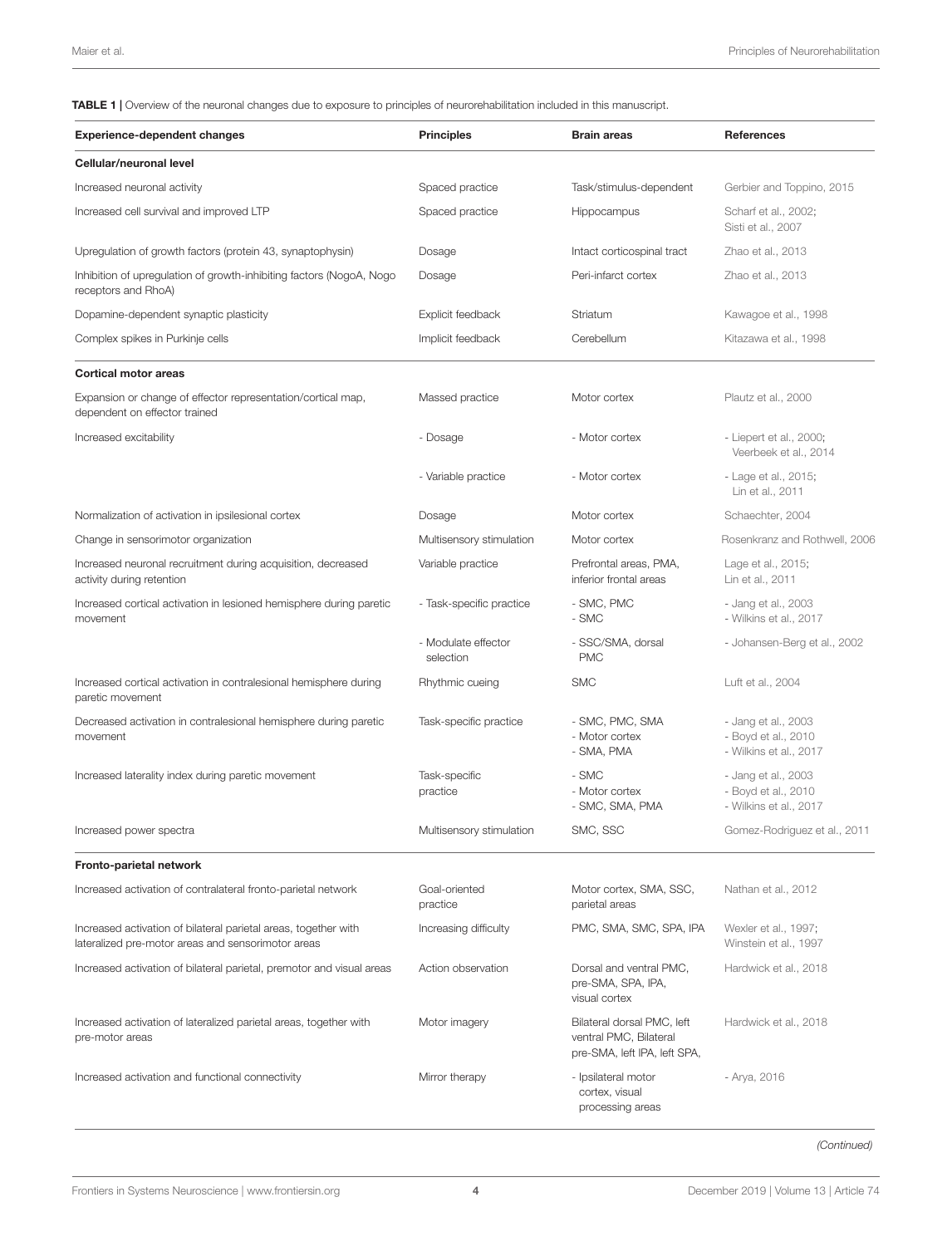#### TABLE 1 | Continued

| <b>Experience-dependent changes</b>                                                 | <b>Principles</b>                | <b>Brain areas</b>                                                                     | <b>References</b>            |
|-------------------------------------------------------------------------------------|----------------------------------|----------------------------------------------------------------------------------------|------------------------------|
|                                                                                     |                                  | - Bilateral PMA,<br>contralateral SMA<br>and SMC, parietal<br>cortex                   | - Hardwick et al., 2018      |
| Cerebellum                                                                          |                                  |                                                                                        |                              |
| Increased activation                                                                | - Rhythmic cueing                | - Cerebellum (ipsilesional)                                                            | - Luft et al., 2004          |
|                                                                                     | - Modulate<br>effector selection | - Cerebellum (bilateral)                                                               | - Johansen-Berg et al., 2002 |
| <b>Somatosensory Cortex</b>                                                         |                                  |                                                                                        |                              |
| Reversal of SEP to pre-infarct                                                      | Dosage                           | Somatosensory cortex                                                                   | Joo et al., 2012             |
| <b>Extended networks</b>                                                            |                                  |                                                                                        |                              |
| Auditory feedback lead to reduced activity during acquisition                       | Implicit feedback                | SMC, SMA, opercular,<br>temporal and parietal<br>areas                                 | Ronsse et al., 2011          |
| Visual feedback lead to increased activity during acquisition                       | Implicit feedback                | Occipital gyri, cerebellar<br>lobules and vermis                                       | Ronsse et al., 2011          |
| Visual feedback preserved activation, when no feedback was given<br>during testing  | Implicit feedback                | Occipitotemporal cortex                                                                | Ronsse et al., 2011          |
| Auditory feedback suppressed activity, when no feedback was<br>given during testing | Implicit feedback                | Auditory cortex                                                                        | Ronsse et al., 2011          |
| Increased fractional anisotropy                                                     | Rhythmic cueing                  | Arcuate fasciculus (white<br>matter tract connecting<br>auditory and motor<br>regions) | Moore et al., 2017           |
| Activity in social cue network                                                      | Social interaction               | Right posterior STS, right<br>anterior STS, right TPJ                                  | Redcay et al., 2010          |

LTP, long-term potentiation; PMC, premotor cortex; SPA, superior parietal area; IPA, inferior parietal area; SEP, somatosensory-evoked potentials; SMC, sensorimotor cortex; SMA, supplementary motor area; SSC, somatosensory cortex; STS superior temporal sulcus; TPJ, temporoparietal junction.

in rats and monkeys [\(Lang et al.,](#page-14-20) [2007\)](#page-14-20). Instead, the evidence for massed practice relies typically on the number of sessions or duration [\(French et al.,](#page-12-10) [2016\)](#page-12-10). A study looking into the feasibility of translating repetition amounts of animals to humans found improved motor functioning after training with high-repetition doses. However, no "pure" repetition training was provided, as the protocol included a variety of tasks that increased in difficulty [\(Birkenmeier et al.,](#page-12-11) [2010\)](#page-12-11). On the contrary, a study comparing four groups with different repetition amounts did not find significant differences based on the number of repetitions [\(Basso](#page-12-7) [and Lang,](#page-12-7) [2017\)](#page-12-7). This intervention included other principles as well. Meta-analyses confirm the mixed effects of repetitive training on improvement [\(Langhorne et al.,](#page-14-9) [2011;](#page-14-9) [Veerbeek et al.,](#page-16-0) [2014;](#page-16-0) [French et al.,](#page-12-10) [2016;](#page-12-10) [Thomas et al.,](#page-16-1) [2017\)](#page-16-1). Hence, massed practice appears to be a commonly used ingredient, but its clinical operationalization is often confounded with other principles. In order to investigate its true effects on recovery and compare across studies, the repetitions within a training session and across therapy duration should be measured and quantified.

### Spaced Practice

Spaced practice implies that training should be structured in time to include rest periods between repetitions or sessions [\(Lee and Genovese,](#page-14-21) [1988;](#page-14-21) [Schmidt and Lee,](#page-15-2) [2011\)](#page-15-2). Instead of spaced practice, the term distributed practice is often used in literature. However, some authors use the term distributed practice as a combination of spaced and massed practice [\(Cepeda](#page-12-12) [et al.,](#page-12-12) [2006\)](#page-12-12). Research on human skill acquisition suggests that increasing the time spacing between learning periods improves final test performance [\(Cepeda et al.,](#page-12-12) [2006\)](#page-12-12). However, when these learning periods are too long, learning and retention rates drop [\(Savion-Lemieux and Penhune,](#page-15-11) [2005\)](#page-15-11). The mechanisms behind the effects of distributed practice remain unclear. It has been hypothesized that the first exposure to a stimulus preactivates its representation in memory, requiring no further activation in a subsequent repetition trial, leading to a poorer internal representation of that stimulus, which has been termed as the repetition suppression effect [\(Gerbier and Toppino,](#page-13-1) [2015\)](#page-13-1). Animal and fMRI studies support this hypothesis, showing that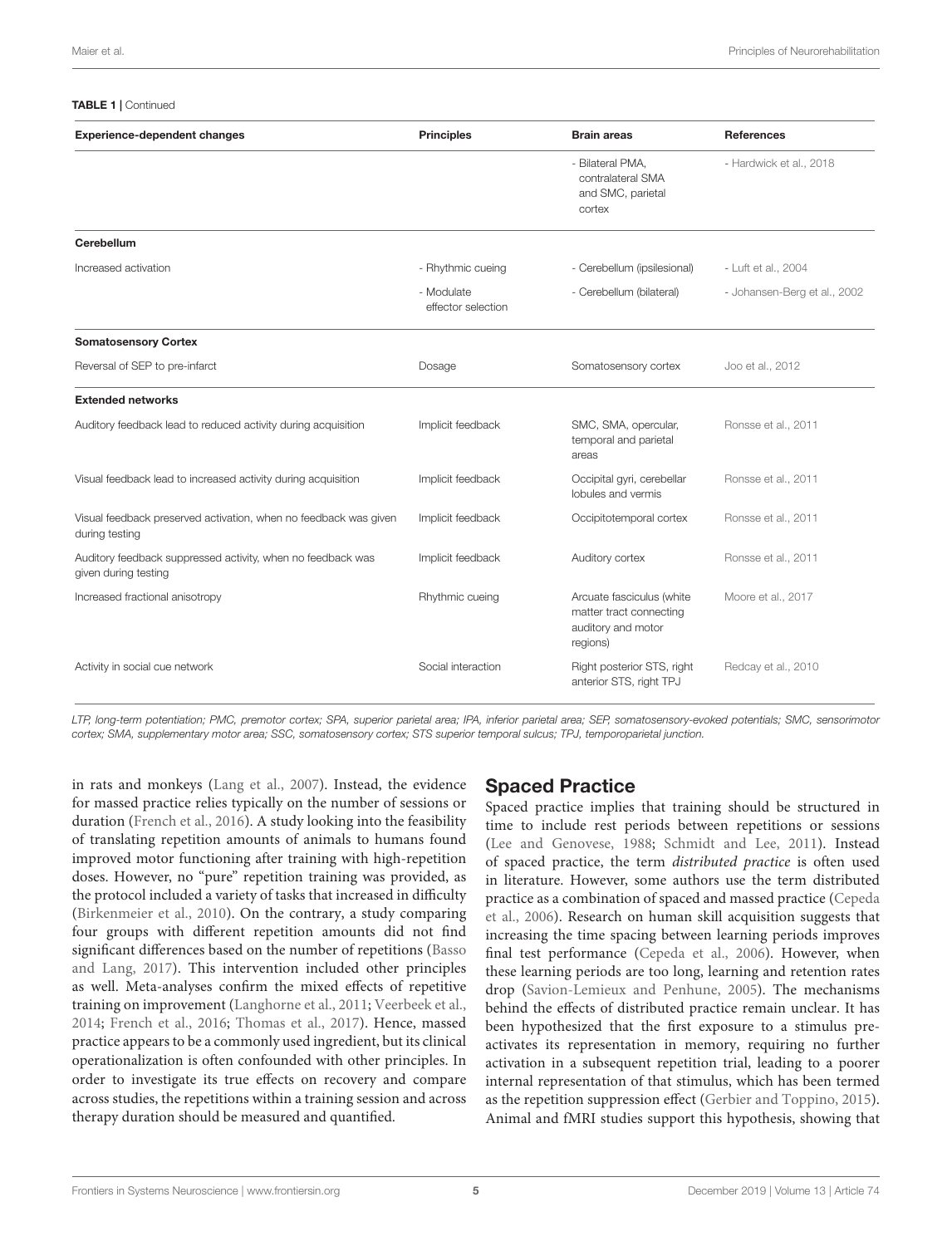neuronal activation decreases after stimulus repetition where the magnitude is modulated by the delay between the first and second presentation, with larger delays leading to greater decreases [\(Brown et al.,](#page-12-13) [1987;](#page-12-13) [Henson et al.,](#page-13-8) [2000,](#page-13-8) [2004;](#page-13-9) [Henson,](#page-13-10) [2003\)](#page-13-10). Spaced practice might counteract the repetition suppression effect by canceling stimulus priming [\(Gerbier and Toppino,](#page-13-1) [2015\)](#page-13-1). TMS revealed that primary and supplementary motor areas are involved in motor memory consolidation [\(Censor and](#page-12-14) [Cohen,](#page-12-14) [2011\)](#page-12-14), which might be facilitated by spaced practice. Further, learning and physical activity have been linked to hippocampal neurogenesis [\(Praag et al.,](#page-15-12) [1999\)](#page-15-12). Animal studies also suggest that spaced practice facilitates long-term memory formation [\(Okamoto et al.,](#page-15-13) [2011;](#page-15-13) [Yamazaki et al.,](#page-17-4) [2015\)](#page-17-4) by fostering the survival of cells in the dentate gyrus that are important for learning and memory [\(Sisti et al.,](#page-15-6) [2007\)](#page-15-6). Also, in vivo spacing of electrical stimulation facilitates the recruitment of protein-synthesis-dependent processes, which facilitates late LTP effects [\(Scharf et al.,](#page-15-5) [2002;](#page-15-5) [Gerbier and Toppino,](#page-13-1) [2015\)](#page-13-1).

In the clinical field, only a few studies have investigated the effect of spacing on post-stroke recovery. A clinical study that investigated whether a CIMT protocol could be distributed over more days with less therapy time per day showed improvement in motor outcomes that were similar to previous CIMT protocols and superior outcomes in long-term quality of life [\(Dettmers et al.,](#page-12-15) [2005\)](#page-12-15).

#### Dosage

Unlike in pharmacology, dosage is an ill-defined term in rehabilitation [\(Dobkin,](#page-12-1) [2005;](#page-12-1) [Kwakkel,](#page-14-3) [2009\)](#page-14-3). Generally, it is operationalized as the number of hours spent in therapy [\(Kwakkel,](#page-14-3) [2009;](#page-14-3) [Birkenmeier et al.,](#page-12-11) [2010;](#page-12-11) [Veerbeek et al.,](#page-16-0) [2014;](#page-16-0) [Basso and Lang,](#page-12-7) [2017\)](#page-12-7), the frequency of training sessions and the duration of a session [\(Dobkin,](#page-12-1) [2005\)](#page-12-1), or the training amount required to stimulate learning [\(Wadden et al.,](#page-16-7) [2017\)](#page-16-7). High dosages are often equated with high intensity of training [\(Kwakkel et al.,](#page-14-0) [2015\)](#page-14-0). However, the intensity of training could also be operationalized as the metabolic cost, work rate, or perceived intensity through exertion [\(Billinger,](#page-12-4) [2015;](#page-12-4) [Hasan et al.,](#page-13-0) [2016\)](#page-13-0), which are rarely measured in standard therapies except in fitness and aerobic protocols [\(Kwakkel,](#page-14-3) [2009\)](#page-14-3).

Typically, inpatients receive only 22 [\(Veerbeek et al.,](#page-16-0) [2014\)](#page-16-0) to 60 min of training a day, with fewer minutes at later stages [\(Schaechter,](#page-15-7) [2004\)](#page-15-7). There is some evidence that increasing therapy hours would be beneficial to speeding up functional recovery [\(Lohse et al.,](#page-14-22) [2014;](#page-14-22) [Veerbeek et al.,](#page-16-0) [2014\)](#page-16-0). At least 16 h of extra training (e.g., 71 more minutes per day for 3 months) within the first 6 months seem to be required for functional gains [\(Kwakkel et al.,](#page-14-23) [2004;](#page-14-23) [Veerbeek et al.,](#page-16-0) [2014\)](#page-16-0). However, there is some controversy over the benefits of increased training early after stroke [\(Schaechter,](#page-15-7) [2004;](#page-15-7) [Dromerick et al.,](#page-12-16) [2009;](#page-12-16) [Kwakkel,](#page-14-3) [2009\)](#page-14-3), and a pooled analysis revealed no evidence of an effect of additional doses [\(Hayward](#page-13-11) [et al.,](#page-13-11) [2014\)](#page-13-11). Hence, the exact dose-response for different therapies at different stages post-stroke needs to be determined [\(Kwakkel,](#page-14-3) [2009;](#page-14-3) [Basso and Lang,](#page-12-7) [2017\)](#page-12-7). Also, it seems that motor performance needs to reach an asymptotic level in the first session to facilitate delayed performance gains across sessions

or days. Therefore, delayed performance gains seem not to depend on repetition or over-night consolidation, but on the amount of training that induces asymptote in the individual's performance [\(Hauptmann et al.,](#page-13-12) [2005\)](#page-13-12). Neurologically, high-dose rehabilitation protocols with extended training hours possibly induce structural plastic changes as well as a reorganization of neural networks (summarized by [Kwakkel et al.,](#page-14-0) [2015\)](#page-14-0), increase cortical excitability and improve motor function and use [\(Liepert](#page-14-14) [et al.,](#page-14-14) [2000;](#page-14-14) [Veerbeek et al.,](#page-16-0) [2014\)](#page-16-0). Several studies observed a normalization in ipsilesional cortex activity, which could underlie the functional gains [\(Schaechter,](#page-15-7) [2004\)](#page-15-7).

### Task-Specific Practice

Task-specific practice postulates that changing the conditions of a task might require a change in the abilities needed to execute it; conditions during training should match the conditions during testing [\(Schmidt and Lee,](#page-15-2) [2011\)](#page-15-2). Thus, the specific conditions of practice shape the internal sensorimotor representation of the skill learned [\(Nudo et al.,](#page-15-14) [1996;](#page-15-14) [Ridderinkhof et al.,](#page-15-15) [2004\)](#page-15-15), leading potentially to highly specialized skills [\(Keetch et al.,](#page-13-13) [2005\)](#page-13-13) whose performance is superior in transfer tasks that meet the training conditions [\(Schmidt and Lee,](#page-15-2) [2011\)](#page-15-2). Grounded in this principle, conventional rehabilitation protocols focus their training on the execution of ADL, as they are deemed meaningful to the patient [\(Hubbard et al.,](#page-13-14) [2009\)](#page-13-14). Since the main target of rehabilitation is to enable the patient to perform ADL independently [\(Winstein](#page-16-2) [et al.,](#page-16-2) [2014\)](#page-16-2), therapy might not prioritize the restoration of pre-stroke movement patterns but allows the patient to acquire compensatory movement skills.

One study with a large sample size found that task-specific practice appears to be similar to standard therapy in improving motor functionality [\(Winstein et al.,](#page-16-8) [2016\)](#page-16-8). On the other hand, smaller fMRI studies found that task-specific training facilitated motor learning and retention [\(Boyd et al.,](#page-12-8) [2010\)](#page-12-8) and induced a change in the laterality index, which was confirmed in other studies as well [\(Jang et al.,](#page-13-3) [2003;](#page-13-3) [Wilkins et al.,](#page-16-4) [2017\)](#page-16-4). However, while two studies found reduced activity in the contralesional cortex, one [\(Jang et al.,](#page-13-3) [2003\)](#page-13-3) found changes in neuronal activity patterns in both hemispheres. A study with TMS demonstrated a trend toward reduced interhemispheric inhibition following task-specific training [\(Singer et al.,](#page-15-16) [2013\)](#page-15-16).

### Goal-Oriented Practice

Since a given goal (e.g., throwing a ball into the basket) could be accomplished by many different motor synergies, it is assumed that movement control is achieved through the coupling of goal-specific functional movements. Goal-oriented practice, therefore, does not emphasize primarily individual muscles or movement patterns involved in execution but requires the patient to explore the couplings that are suitable to achieve the task [\(Horak,](#page-13-15) [1991\)](#page-13-15). In general, motor skill performance and learning are enhanced if attention is directed to the effect of movement instead to the movement itself [\(Wulf and Prinz,](#page-16-9) [2001\)](#page-16-9). Goal-oriented movements appear to produce a better reaching performance than the same movements without a goal [\(Wu et al.,](#page-16-10) [2000\)](#page-16-10), and setting specific, difficult goals leads to higher motor learning performance than non-specific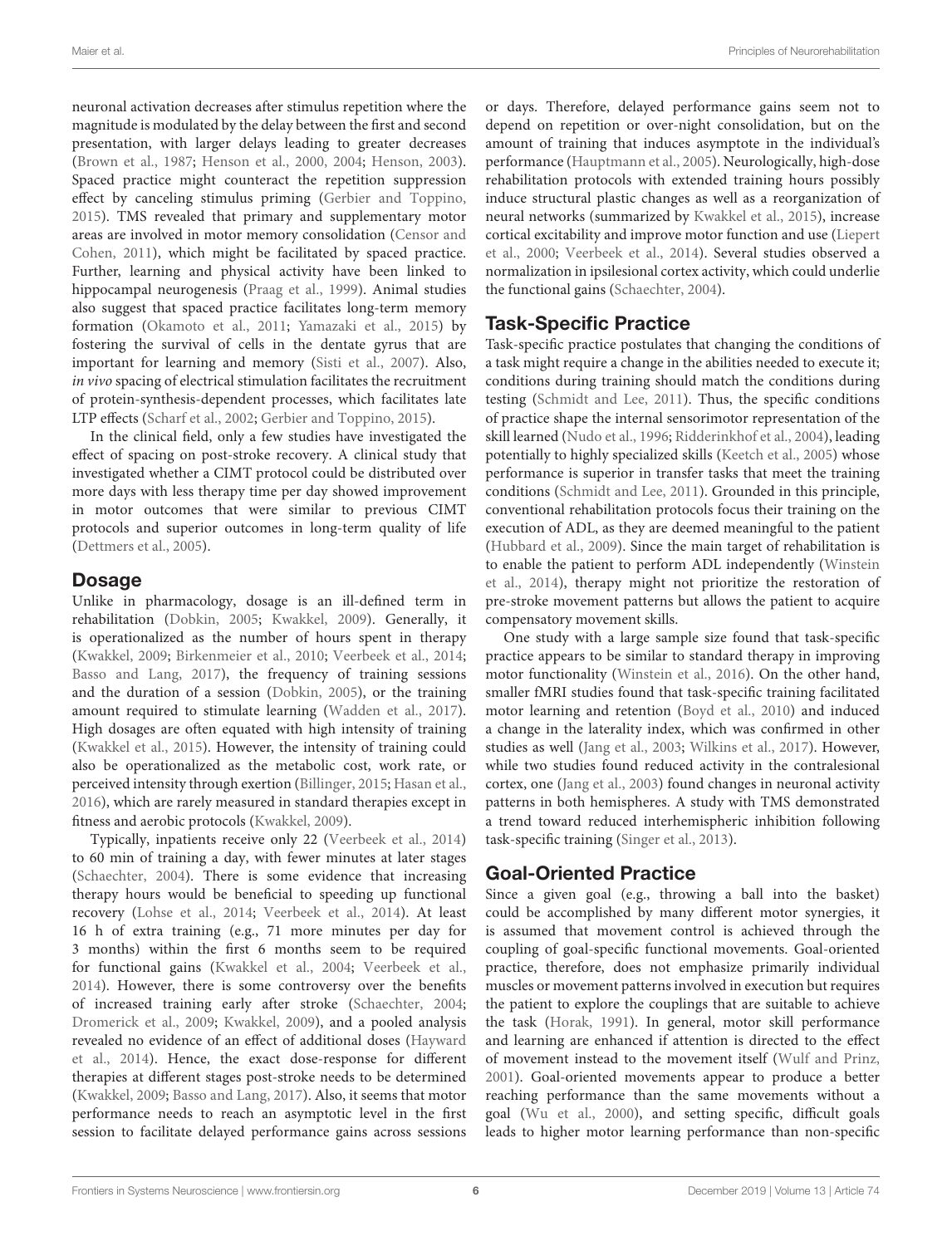goals [\(Gauggel and Fischer,](#page-13-16) [2001\)](#page-13-16). It appears that probing a skill in a goal-directed fashion after overnight consolidation promotes better performance than probing the skill by drawing attention to finger movements [\(Cohen et al.,](#page-12-17) [2005\)](#page-12-17). Evidence from studies looking into tool-use in animals and humans suggest that, neurologically, action goals are represented as effectordependent in the anterior intraparietal sulcus and primary motor areas, and as effector-independent in the ventral intraparietal sulcus and premotor cortex [\(Gallivan and Culham,](#page-12-18) [2015\)](#page-12-18). Goaloriented movements produce higher activity in sensorimotor areas [\(Nathan et al.,](#page-14-18) [2012\)](#page-14-18).

There is some evidence that goal-oriented practice is beneficial for recovery [\(Bosch et al.,](#page-12-19) [2014\)](#page-12-19). However, the described interventions seem to be confounded by other principles that are sometimes ascribed to goal-oriented training [\(Harvey,](#page-13-17) [2009\)](#page-13-17).

#### Variable Practice

Variable practice can be achieved in two ways: (1) by providing variability within a training sequence, a method termed as variability of practice [\(Schmidt,](#page-15-17) [1975\)](#page-15-17), or (2) by randomizing the presentation of individual training sequences, a method termed as random practice or contextual interference [\(Battig,](#page-12-20) [1966;](#page-12-20) [Shea and Morgan,](#page-15-4) [1979\)](#page-15-4). Both methods have been shown to lead to better retention [\(Shea and Kohl,](#page-15-18) [1991\)](#page-15-18) and enhanced generalization to similar but untrained tasks [\(McCracken and Stelmach,](#page-14-24) [1977\)](#page-14-24) or movements [\(Shea and](#page-15-4) [Morgan,](#page-15-4) [1979;](#page-15-4) [Mulder and Hochstenbach,](#page-14-25) [2001;](#page-14-25) [Park et al.,](#page-15-19) [2016\)](#page-15-19), despite hampering initial performance [\(Shea and Morgan,](#page-15-4) [1979\)](#page-15-4). However, a random presentation of information might be detrimental to motor learning [\(Mulder and Hochstenbach,](#page-14-25) [2001\)](#page-14-25). Imaging studies have shed some light on the mechanisms supporting these effects. fMRI and TMS studies in humans indicate that improved performance due to variable practice correlates with increased neuronal activity and connectivity in the areas of the motor learning network during acquisition, which is associated with better performance at retention stages [\(Lage et al.,](#page-14-15) [2015\)](#page-14-15). Also, the motor cortex showed greater excitability during retention. These results point to more efficient retrieval of motor memory due to variable practice [\(Lin et al.,](#page-14-16) [2011\)](#page-14-16). More complex bimanual visuomotor tasks that were practiced randomly have shown modality-specific activation patterns that led to the recruitment of areas related to visual processing [\(Pauwels et al.,](#page-15-20) [2018\)](#page-15-20). The effect of variable practice might be related to the strong link between the neuromodulatory systems that control neuronal plasticity and novelty, for instance, the dopaminergic [\(Redgrave and Gurney,](#page-15-21) [2006\)](#page-15-21), cholinergic [\(Hasselmo et al.,](#page-13-18) [1996\)](#page-13-18), and noradrenergic systems [\(Vankov et al.,](#page-16-11) [1995\)](#page-16-11), which are used by the brainstem activation system for controlling the global state of arousal [\(Gur et al.,](#page-13-19) [2007\)](#page-13-19).

In the clinical context, one study that investigated random versus blocked practice failed to find an effect [\(Hayward et al.,](#page-13-11) [2014\)](#page-13-11). It seems that this principle is rarely studied explicitly in clinical studies [\(Darekar et al.,](#page-12-5) [2015;](#page-12-5) [Nielsen et al.,](#page-14-26) [2015\)](#page-14-26), but instead applied in conjunction with other principles to overcome boredom [\(Birkenmeier et al.,](#page-12-11) [2010\)](#page-12-11).

# Increasing Difficulty

According to [Guadagnoli and Lee](#page-13-20) [\(2004\)](#page-13-20) and based on the ideas from [Marteniuk](#page-14-27) [\(1976\)](#page-14-27), task difficulty can be described by the training requirements and conditions that are pertinent to the task, called the nominal task difficulty, and by how challenging the training is relative to the skill of the performer, called the functional task difficulty. Practice leads to fewer prediction errors and less need to process error information. Increasing the nominal task difficulty hence increases prediction errors and error processing demands. The optimal challenge point lies where functional task difficulty leads to a balance between information processing demands and performance, which is optimal for learning [\(Marteniuk,](#page-14-27) [1976;](#page-14-27) [Guadagnoli and Lee,](#page-13-20) [2004\)](#page-13-20). It has been shown that training with difficulty levels personalized to the learner's capabilities leads to superior learning outcomes than when increases in difficulty are fixed [\(Wickens](#page-16-12) [et al.,](#page-16-12) [2013\)](#page-16-12). Further, if subjects can control the task difficulty by themselves, their motor performance during acquisition and retention is significantly better [\(Andrieux et al.,](#page-11-2) [2012\)](#page-11-2). However, if difficulty surpasses one's perceived ability to succeed, it might lead to detrimental effects on performance [\(Gendolla,](#page-13-21) [1999\)](#page-13-21). Brain imaging studies showed increased activity in lateralized pre-motor and sensorimotor areas, but with an even more pronounced increase in parietal areas, pointing to a specialization of that area for task complexity [\(Wexler et al.,](#page-16-5) [1997;](#page-16-5) [Winstein](#page-16-6) [et al.,](#page-16-6) [1997\)](#page-16-6). Potentially, noradrenergic neurons keep track of high or low task performance due to difficulty by switching their activity pattern preceding behavior [\(Rajkowski et al.,](#page-15-22) [2004;](#page-15-22) [Aston-Jones and Cohen,](#page-12-21) [2005\)](#page-12-21).

In stroke rehabilitation, task difficulty has been partly investigated through shaping or graded practice. Shaping is a concept that was initially used by behaviorists studying operant conditioning in animals and that was successfully transferred from animals to humans by making it part of CIMT [\(Taub,](#page-16-13) [1976;](#page-16-13) [Taub and Uswatte,](#page-16-14) [2003\)](#page-16-14): The use of the impaired limb is augmented by progressively increasing the complexity of the required movement [\(Taub et al.,](#page-16-15) [1994;](#page-16-15) [Kwakkel et al.,](#page-14-0) [2015\)](#page-14-0). Although shaping appears to be one of the essential components of CIMT, its particular effect on motor recovery has not been studied on its own [\(Kwakkel et al.,](#page-14-0) [2015\)](#page-14-0). Increasing difficulty has been successfully used in standard care studies [\(Woldag](#page-16-16) [et al.,](#page-16-16) [2010\)](#page-16-16), robot-assisted therapy [\(Lucca,](#page-14-28) [2009\)](#page-14-28), and VR-based systems [\(Cameirão et al.,](#page-12-22) [2012;](#page-12-22) [Ballester Rubio et al.,](#page-12-23) [2016\)](#page-12-23), all of which showed beneficial effects on motor recovery. Task difficulty appears to be implicitly present in many tasks that investigate motor learning without being explicitly operationalized.

### Multisensory Stimulation

The perception and integration of multiple senses are fundamental abilities of the brain. Because sensory information is noisy, the integration of various modalities requires probabilistic estimations to enhance perception [\(Knill and Pouget,](#page-14-29) [2004\)](#page-14-29). Studies in the cat superior colliculus showed that a single neuron could be responsive to several sensory modalities [\(Meredith](#page-14-30) [and Stein,](#page-14-30) [1986;](#page-14-30) [Wallace and Stein,](#page-16-17) [1996\)](#page-16-17). In primates, the classic areas associated with multisensory processing are the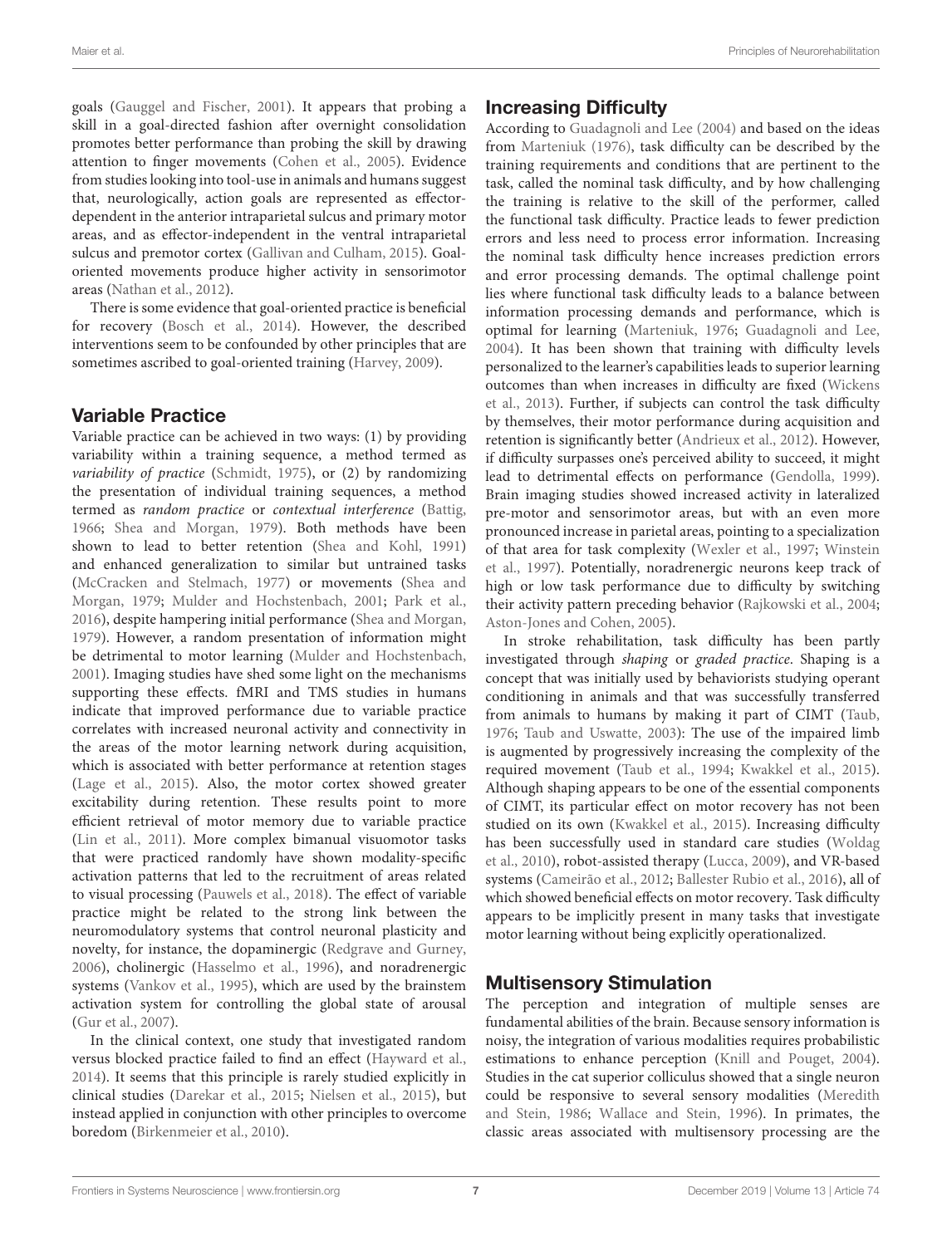superior temporal sulcus, the intraparietal cortex, and the frontal cortex, with newer studies confirming multisensory processing also in areas that were previously thought to be mainly unisensory [\(Ghazanfar and Schroeder,](#page-13-22) [2006\)](#page-13-22). One sensory input (e.g., touch) can influence how another sensory modality is perceived (e.g., vision) [\(Driver and Noesselt,](#page-12-24) [2008\)](#page-12-24); therefore, exposure to multisensory feedback can enhance the ability to detect, discriminate and recognize sensory information [\(Driver and Noesselt,](#page-12-24) [2008;](#page-12-24) [Shams and Seitz,](#page-15-23) [2008;](#page-15-23) [Gentile et al.,](#page-13-23) [2011\)](#page-13-23). For instance, active physical exploration of multisensory stimuli led to greater accuracy in an associative recognition task showing enhanced connectivity between sensory and motor cortices [\(Butler et al.,](#page-12-25) [2011\)](#page-12-25). Animal studies demonstrated that sensory feedback is crucial in motor learning. Monkeys with an ablated primary sensory hand area had no problems in executing a previously known task but were unable to learn new skills [\(Pavlides et al.,](#page-15-24) [1993\)](#page-15-24). Providing multisensory stimulation during goal-oriented action execution might help to establish sensorimotor contingencies [\(McGann,](#page-14-31) [2010\)](#page-14-31). Muscle vibrations appear to influence the sensorimotor organization, whereas paired associative stimulation with TMS increases motor-evoked-potentials [\(Rosenkranz and Rothwell,](#page-15-8) [2006\)](#page-15-8).

Of specific interest for rehabilitation is the integration of visual and proprioceptive information to perform movements. It has been shown that vision and proprioception are weighted differently at various stages during motor planning [\(Sober and](#page-16-18) [Sabes,](#page-16-18) [2003\)](#page-16-18), suggesting a target for multisensory manipulations. Concurrent haptic feedback during motor imagery appears to enhance the classification accuracy of brain-computer interfaces when decoding movement intention, indicating that it can aid in closing the sensorimotor loop [\(Gomez-Rodriguez et al.,](#page-13-5) [2011\)](#page-13-5). Multisensory stimulation training might help patients to recover from unimodal deficits, for instance, visual deficits or auditory localization deficits [\(Làdavas,](#page-14-32) [2008\)](#page-14-32).

# Rhythmic Cueing

Neuroentrainment encompasses the study of the temporal relationship between the body's movements and the rhythmic stimulation emerging from the environment. Any sensory modality (auditory, visual, tactile, or vestibular) can be used for entrainment [\(Ross and Balasubramaniam,](#page-15-25) [2014\)](#page-15-25). To date, there is not much literature about visual entrainment, possibly because the auditory-motor synchronization appears to be mainly driving internal rhythmic movement control [\(Ross](#page-15-25) [and Balasubramaniam,](#page-15-25) [2014\)](#page-15-25). Hence, mainly auditory cues are used to synchronize movements to rhythmic patterns [\(Rossignol and Jones,](#page-15-26) [1976;](#page-15-26) [Schaefer,](#page-15-27) [2014\)](#page-15-27). Rhythmic patterns act like a template whose sequence can be anticipated [\(Nombela](#page-15-28) [et al.,](#page-15-28) [2013\)](#page-15-28). The regularity detection and tempo tracking of rhythmic patterns increases the activity in motor network areas and cerebellum [\(Schaefer,](#page-15-27) [2014\)](#page-15-27) and creates a mental representation of the rhythm, the so-called auditory model, which enables motor movements to anticipate the rhythmic pattern. The pooled evidence provided in the reviews by [Grahn](#page-13-24) [\(2012\)](#page-13-24) and [Nombela et al.](#page-15-28) [\(2013\)](#page-15-28) suggests that there are neuronal interactions between auditory and motor systems [\(Grahn,](#page-13-24) [2012;](#page-13-24) [Nombela et al.,](#page-15-28) [2013\)](#page-15-28), and auditory-cued motor

training can change their mutual structural connectivity [\(Moore et al.,](#page-14-19) [2017\)](#page-14-19). The auditory-motor action coupling relies on a subcortico-thalamic-cortical circuitry that can be activated through extrinsic cueing [\(Grahn,](#page-13-24) [2012;](#page-13-24) [Nombela](#page-15-28) [et al.,](#page-15-28) [2013\)](#page-15-28). Cerebellar patients cannot consciously perceive rhythm changes and show high variable motor responses. However, rhythmic synchronization, respectively, motor entrainment remains intact [\(Molinari et al.,](#page-14-33) [2003\)](#page-14-33), suggesting that the cerebellum might control the rhythmic auditory-motor synchronization by monitoring rhythmic patterns. Even without cueing, repetitive movements become periodic over time, as observed when analyzing gait patterns. The gait impairment observed in PD is ascribed to a deficiency of the internal timing ability that disturbs coordinated rhythmic locomotion, and which can be improved with rhythmical auditory stimulation [\(Thaut et al.,](#page-16-19) [1996\)](#page-16-19). Besides, rhythmic somatosensory cueing of stride frequency through vibrotactile stimulation at the wrist could improve qualitative walking performance in PD [\(van Wegen et al.,](#page-16-20) [2006\)](#page-16-20).

There is evidence that auditorily paced treadmill walking can improve gait coordination in stroke patients as well [\(Thaut](#page-16-21) [and Abiru,](#page-16-21) [2010\)](#page-16-21). Further, bilateral arm training with rhythmic auditory cueing enhances functional motor performance, which is maintained long-term [\(Whitall et al.,](#page-16-22) [2000\)](#page-16-22) and induces cortical and cerebellar changes [\(Luft et al.,](#page-14-17) [2004\)](#page-14-17). Meta-analyses found large effects that rhythmic auditory cueing improves walking velocity, cadence, and stride length [\(Yoo and Kim,](#page-17-5) [2016\)](#page-17-5) and beneficial effects on improving upper limb impairment and function [\(Ghai,](#page-13-25) [2018\)](#page-13-25) after stroke.

# Explicit Feedback/Knowledge of Results

KR has been defined as verbal, terminal and augmented feedback about goal achievement [\(Salmoni et al.,](#page-15-29) [1984\)](#page-15-29). Although the finding that extrinsic feedback can effectively create simple stimulus-response associations was brought forward by animal research in reinforcement learning, KR signifies more than just extrinsic rewards [\(Winstein,](#page-16-23) [1991;](#page-16-23) [Schmidt and Lee,](#page-15-2) [2011\)](#page-15-2). KR contributes to learning through cognitive processing, not through conditioning [\(Salmoni et al.,](#page-15-29) [1984\)](#page-15-29). KR is provided through explicit feedback. Explicit feedback is given on quantitative or qualitative task outcomes, e.g., correctness, exactness, success, or failure [\(Mazzoni and Krakauer,](#page-14-34) [2006;](#page-14-34) [Subramanian et al.,](#page-16-24) [2010;](#page-16-24) [Schmidt and Lee,](#page-15-2) [2011\)](#page-15-2). This feedback does not have to be verbal. For instance, when failing to reach for a target, the subject can hear unpleasant tones or see that the failed targets change color [\(Taylor et al.,](#page-16-25) [2014\)](#page-16-25). Also, explicit feedback about kinematic outcomes can be KR, e.g., playing back a recorded movement after execution. However, this feedback supports learning only if the movement features that led to the outcome are pointed out to the subject [\(Salmoni et al.,](#page-15-29) [1984\)](#page-15-29). Explicit feedback seems to activate explicit learning mechanisms and shows only subtle effects on implicit learning mechanisms [\(Taylor et al.,](#page-16-25) [2014\)](#page-16-25). While implicit learning appears to increase the cortical motor output maps of the involved movement initially, they return to baseline topography once the learned content can be explicitly declared. Possibly through explicit feedback a global motor plan is learned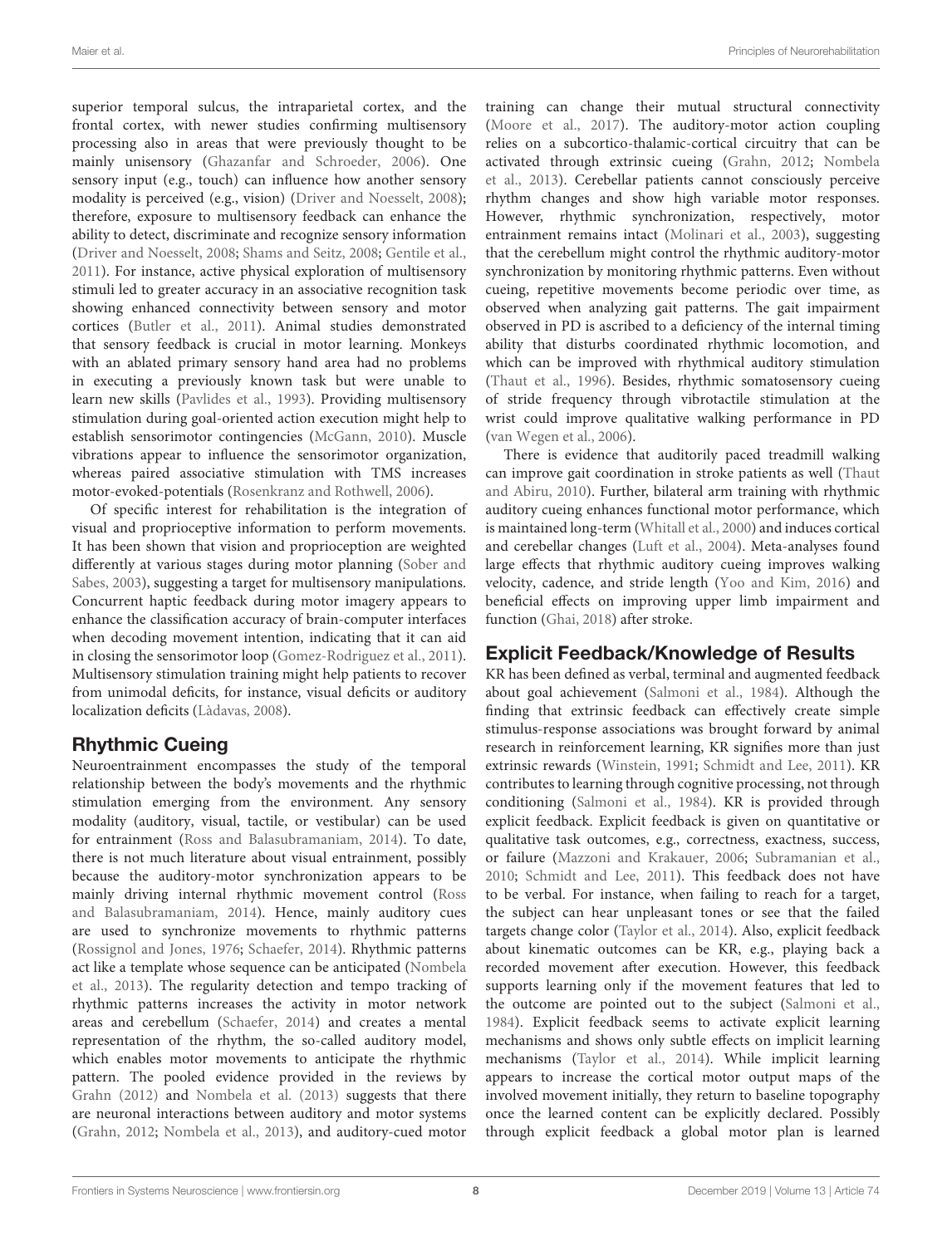that is represented by higher-order neuronal networks, which influence the cortical sensorimotor representations differently [\(Pascual-Leone et al.,](#page-15-30) [1994\)](#page-15-30). Rewarding or punishing feedbacks appear to have dissociative effects on skilled motor learning. Punishment can speed up motor learning, whereas rewards ensure long-term retention [\(Abe et al.,](#page-11-3) [2011;](#page-11-3) [Galea et al.,](#page-12-26) [2015\)](#page-12-26). The reinforcement of positive outcomes appears to foster a success-driven learning system, which limits decay after learning, possibly by mobilizing the dopaminergic system [\(Wickens et al.,](#page-16-26) [2003\)](#page-16-26). Reward expectations modulate the activity of caudate neurons (striatal projection neurons), which receive reward-related information through the dopaminergic input from substantia nigra and spatial information through the cortico-striatal connection. Consequently, they modulate the inhibitory output of the basal ganglia, biasing attention to rewarded items. Either reward-driven activity of caudate neurons is a result of cerebral plasticity, or activity in the cerebral cortex is influenced by caudate neurons through the output nuclei of basal ganglia [\(Kawagoe et al.,](#page-13-2) [1998\)](#page-13-2). Dopamine has a gradual build-up and can persist for longer time courses; it might support long-term memory formation of motor actions [\(Abe et al.,](#page-11-3) [2011\)](#page-11-3).

KR has been used to reinforce adherence to CIMT [\(Taub](#page-16-15) [et al.,](#page-16-15) [1994\)](#page-16-15). Meta-analyses often analyze KR together with KP under the umbrella term augmented feedback [\(van Dijk et al.,](#page-16-27) [2005;](#page-16-27) [Hayward et al.,](#page-13-11) [2014\)](#page-13-11). A meta-analysis analyzing different feedback types reported positive effects on motor function for KR [\(Molier et al.,](#page-14-35) [2010\)](#page-14-35). However, this evidence is based on one study [\(Eckhouse et al.,](#page-12-27) [1990\)](#page-12-27), whose intervention included other principles as well. It can, therefore, not be established whether KR is effective for motor recovery.

### Implicit Feedback/Knowledge of Performance

KP was defined as feedback given about movement execution in the form of verbal descriptions, demonstrations, or replays of recordings [\(Gentile,](#page-13-26) [1972\)](#page-13-26). Advances in technology made it possible that KP can be delivered online, in an implicit manner and concurrent during movement execution, providing verbal or non-verbal feedback about ongoing intrinsic somatic processes and movement kinematics [\(Salmoni et al.,](#page-15-29) [1984;](#page-15-29) [Winstein,](#page-16-23) [1991\)](#page-16-23). For instance, feedback in the form of sounds and colors can be given while trunk displacements surpass a threshold [\(Subramanian et al.,](#page-16-28) [2007\)](#page-16-28). Biofeedback uses physiological sources like electromyograms to provide patients with real-time visual or auditory signals about their motor activity [\(Huang](#page-13-27) [et al.,](#page-13-27) [2006\)](#page-13-27). Ultimately arm movements can be visualized and augmented using VR representations [\(Ballester Rubio et al.,](#page-12-28) [2015b;](#page-12-28) [Ferreira dos Santos et al.,](#page-12-29) [2016\)](#page-12-29).

Implicit sensory feedback enhances learning from sensorimotor prediction errors, which for instance can aid the adaptation to unexpected perturbations [\(Shadmehr et al.,](#page-15-31) [2010\)](#page-15-31), possibly by contributing to implicit learning mechanisms [\(Taylor et al.,](#page-16-25) [2014\)](#page-16-25). Concurrent implicit feedback leads to lasting adaptations to visuomotor rotations, which are not [\(Hinder et al.,](#page-13-28) [2008\)](#page-13-28) or less observed [\(Taylor et al.,](#page-16-25) [2014\)](#page-16-25)

when feedback about movement outcome, e.g., KR is given. Although KP appears to be beneficial during training, there is evidence that subjects can become dependent on it, showing inferior performance when feedback is removed [\(Ronsse et al.,](#page-15-9) [2011\)](#page-15-9). [Ronsse et al.](#page-15-9) [\(2011\)](#page-15-9) compared the effects of providing concurrent visual to concurrent auditory feedback during the acquisition of a bimanual movement pattern. The authors found that subjects that had obtained visual KP showed poorer performance during retention testing than subjects that were given auditory KP. During acquisition, the visual feedback increased the activity in vision/sensorimotor-specific areas, which was maintained during retention testing even in the absence of feedback. On the contrary, the concurrent auditory feedback reduced the activity in temporo-parieto-frontal areas and deactivated task-specific sensory areas during retention testing without feedback. These results suggest that subjects can become dependent on concurrent visual feedback, but not on concurrent auditory feedback because they rely on sensory processing areas that have become tuned to visual information during practice. The auditory feedback, on the other hand, might foster the formation of an internal controller, evidenced by the stronger activation of prefrontal areas. Alternatively, auditory feedback might promote reliance on proprioception and is consequently ignored during training [\(Ronsse et al.,](#page-15-9) [2011\)](#page-15-9). Results from cerebellar patients that were exposed to force-field learning tasks propose that the cerebellum may play an important role in using implicit information to correct and adapt motor commands to changed limb dynamics, and in forming internal controllers [\(Nezafat et al.,](#page-14-36) [2001;](#page-14-36) [Smith and Shadmehr,](#page-16-29) [2005;](#page-16-29) [Tseng et al.,](#page-16-30) [2007\)](#page-16-30). In contrast to explicit error signals mediated through midbrain dopamine neurons in basal ganglia, implicit sensorimotor errors are possibly encoded by cerebellar climbing fibers and manifest in complex spikes in Purkinje cells during reaching tasks [\(Kitazawa et al.,](#page-14-13) [1998\)](#page-14-13). Computational modeling of adaptation to visuomotor rotations following concurrent visual feedback points to narrowly tuned neurons in the cortex that are driven by a prediction error that is computed by the cerebellum [\(Tanaka et al.,](#page-16-31) [2009\)](#page-16-31).

Stroke patients experienced a significant recovery in motor function and showed increased activation in the ipsilesional primary sensorimotor cortex after 4 weeks of training with a VR system that provided them with implicit feedback about their upper-limb movement [\(Jang et al.,](#page-13-29) [2005\)](#page-13-29). However, the system also included several other principles. In addition, the provision of KP has been shown to recover impaired movement patterns [\(Cirstea and Levin,](#page-12-30) [2007\)](#page-12-30), to reduce learned nonuse [\(Ballester Rubio et al.,](#page-12-28) [2015b\)](#page-12-28), and to lead to longerlasting recovery effects [\(Subramanian et al.,](#page-16-24) [2010\)](#page-16-24). A metaanalysis found a beneficial effect for KP on motor function [\(Molier et al.,](#page-14-35) [2010\)](#page-14-35); however, the effect was based on two studies only.

#### Modulate Effector Selection

In the acute stage after stroke, patients typically suppress the use of the affected limb due to pain, weakness, or malfunctioning [\(Taub and Uswatte,](#page-16-14) [2003\)](#page-16-14). As a consequence, they are prone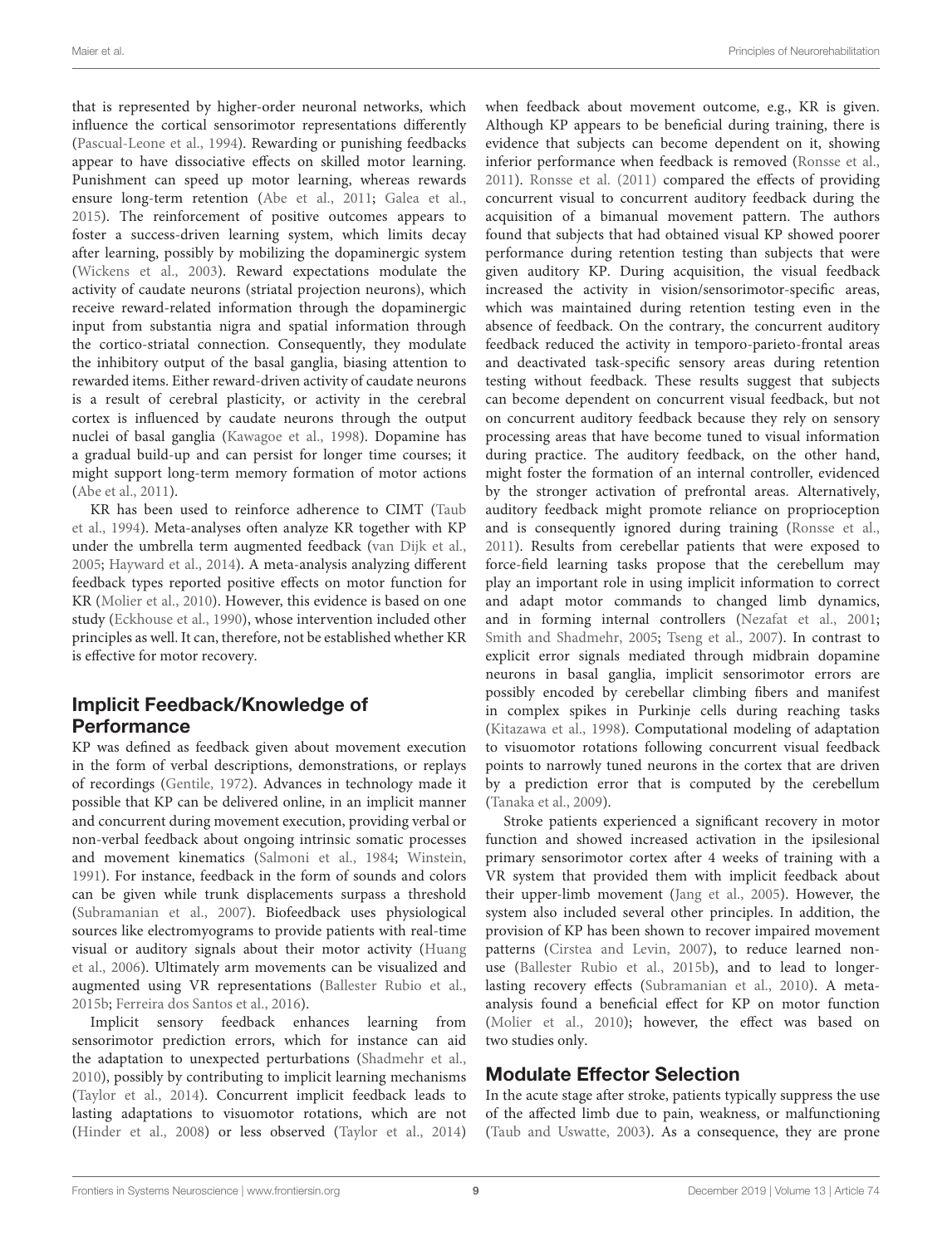to overuse the non-paretic limb, and the resulting underusage of the impaired limb can cause a loss of behavioral and neuronal function [\(Andrews and Stewart,](#page-11-4) [1979;](#page-11-4) [Taub et al.,](#page-16-32) [2006\)](#page-16-32). Some authors argue that this compensation strategy, called learned non-use, emerges because the spontaneous use of the paretic limb does not cross a threshold level [\(Han et al.,](#page-13-30) [2008\)](#page-13-30). Although standard therapy focuses on improving the functionality of the impaired limb, the improvement does not transfer to increased use of the arm for ADLs [\(Smania et al.,](#page-16-33) [2012;](#page-16-33) [Kwakkel et al.,](#page-14-0) [2015\)](#page-14-0).

Of those therapeutic approaches that were successful in counteracting learned non-use CIMT is the most common and most successful one [\(Kwakkel et al.,](#page-14-0) [2015\)](#page-14-0). An fMRI study revealed changes in brain activity patterns due to paretic arm use in patients that underwent a 2 weeks CIMT program at home where the non-affected arm was constrained for 90% of the waking time. Increased grip strength in the affected limb correlated significantly with increased fMRI signal change in ipsilesional cortico-cerebellar areas [\(Johansen-Berg et al.,](#page-13-4) [2002\)](#page-13-4). However, a meta-analysis did not find a pooled effect that forcing the use of the paretic arm alone is effective [\(Hayward et al.,](#page-13-11) [2014\)](#page-13-11). Other approaches aimed at promoting paretic arm-use through positive reinforcement during bilateral arm training [\(Ballester Rubio et al.,](#page-12-23) [2016\)](#page-12-23) or through wearable devices (e.g., bracelets) that provide feedback about performance of ADLs [\(Ballester Rubio et al.,](#page-12-31) [2015a\)](#page-12-31).

#### Action Observation/Embodied Practice

Action observation [\(Martens et al.,](#page-14-37) [1976\)](#page-14-37) gained increased attention after the discovery of mirror neurons [\(Rizzolatti and](#page-15-32) [Sinigaglia,](#page-15-32) [2010\)](#page-15-32): in monkeys, some neurons discharged not only when the animal executed a motor command but also when it observed another individual executing it. In humans, subjects who first observed other individuals performing a novel task performed better in the same task than control subjects that did not observe other individuals or observed a slightly different task [\(Mattar and Gribble,](#page-14-38) [2005\)](#page-14-38). It is thought that in monkeys, as in humans, action observation relies on the frontoparietal network [\(Rizzolatti and Sinigaglia,](#page-15-32) [2010\)](#page-15-32). Indeed, a meta-analysis showed that in humans, movement observation, as well as movement execution, recruits mainly the premotor and parietal areas. Movement observation, however, exclusively activated the visual cortex, whereas execution activated the primary motor cortex [\(Hardwick et al.,](#page-13-6) [2018\)](#page-13-6). Therefore, action observation might facilitate movement execution and motor learning by facilitating the excitability of the motor system [\(Mulder,](#page-14-39) [2007\)](#page-14-39). Indeed, TMS during action observation elicited increased muscle activation patterns [\(Fadiga et al.,](#page-12-32) [1995\)](#page-12-32). For practical reasons, action observation could be especially beneficial for stroke patients with severe hemiparesis or complete paralysis. There is some clinical evidence that action observation therapy can reduce impairment and increase brain activation in the frontoparietal network and bilateral cerebellum [\(Ertelt et al.,](#page-12-33) [2007\)](#page-12-33).

Besides internalizing someone else's movement, humans can also ascribe ownership and agency to body parts that do not pertain to them [\(Botvinick and Cohen,](#page-12-34) [1998\)](#page-12-34). The discovery of rubber hand illusions [\(Botvinick and Cohen,](#page-12-34) [1998\)](#page-12-34) led to

insights about the mechanisms underlying agency. Both the sense of agency [\(Sato and Yasuda,](#page-15-33) [2005\)](#page-15-33) and ownership are susceptible to manipulations [\(Slater et al.,](#page-15-34) [2010\)](#page-15-34), that have been used for therapeutic purposes, for instance, in mirror therapy [\(Ramachandran and Rogers-Ramachandran,](#page-15-35) [1996\)](#page-15-35). Similar to action observation, mirror therapy appears to rely on the frontoparietal circuit [\(Harmsen et al.,](#page-13-31) [2015\)](#page-13-31), which is why its motor learning effects are partly explained by the same mechanisms [\(Hamzei et al.,](#page-13-32) [2012\)](#page-13-32). However, contrary to movement observation, mirror therapy robustly activates the primary motor cortex and visual processing areas ipsilateral to the mirrored movement. Also, mirror therapy seems to increase functional connectivity between cortical motor areas and to excite the neural connection between the two hemispheres [\(Hamzei](#page-13-32) [et al.,](#page-13-32) [2012;](#page-13-32) [Arya,](#page-12-9) [2016\)](#page-12-9). A meta-analysis attests mirror therapy a significant long-term effect on motor function, the ADLs, the reduction of pain and the reduction of visuospatial neglect [\(Thieme et al.,](#page-16-34) [2012\)](#page-16-34).

If the impairment of the limb impedes active movement, visual illusions could be presented to the patients to simulate movements with the paretic arm. The error-prediction mechanism driven by the cerebellum could be equally activated through the alternative representation [\(Fiorio et al.,](#page-12-35) [2014\)](#page-12-35). Possibly, the stronger the visual illusion, the more agency is ascribed to it, which could explain the difference in brain activation patterns between action observation and mirror therapy. The sense of agency seems to be important when learning from sensorimotor prediction errors [\(Tsakiris et al.,](#page-16-35) [2007\)](#page-16-35), respectively agency is reduced when prediction and outcome do not match [\(Sato and Yasuda,](#page-15-33) [2005\)](#page-15-33). However, there is no consensus on the definition of ownership and agency, which makes their operationalization in clinical practice difficult.

### Mental Practice/Motor Imagery

Mental practice and motor imagery rely on the ability to simulate actions mentally without overt behavior, as summarized by the simulation theory [\(Jeannerod,](#page-13-33) [2001\)](#page-13-33). Motor imagery can be seen as a mental rehearsal of future movements and motor plans [\(Naito et al.,](#page-14-40) [2002;](#page-14-40) [Schmidt and Lee,](#page-15-2) [2011\)](#page-15-2), that can be beneficial for motor learning [\(Di Rienzo et al.,](#page-12-36) [2016\)](#page-12-36). However, actual physical practice shows superior effects on learning [\(Hird et al.,](#page-13-34) [1991\)](#page-13-34). A meta-analysis compared the brain areas that are active during mental imagery and movement execution. Both seem to recruit premotor areas, somatosensory cortex, and subcortical areas. Also, activation in the mid-cingulate cortex was found, with motor imagery activating more the anterior region that is linked to the cognitive aspects of motor control, whereas motor execution recruiting more the posterior region that is associated with basic motor functions. While motor imagery appears to activate more the parietal cortex, movement execution appears to recruit more classic sensorimotor regions like the primary motor cortex and cingulate motor areas [\(Hardwick](#page-13-6) [et al.,](#page-13-6) [2018\)](#page-13-6). These findings are in line with studies showing that lesions in the frontoparietal system can diminish the ability of motor imagery [\(Johnson,](#page-13-35) [2000;](#page-13-35) [Danckert et al.,](#page-12-37) [2002\)](#page-12-37). Motor imagery and physical practice also appear to induce similar learning-dependent brain changes [\(Di Rienzo et al.,](#page-12-36) [2016\)](#page-12-36). Not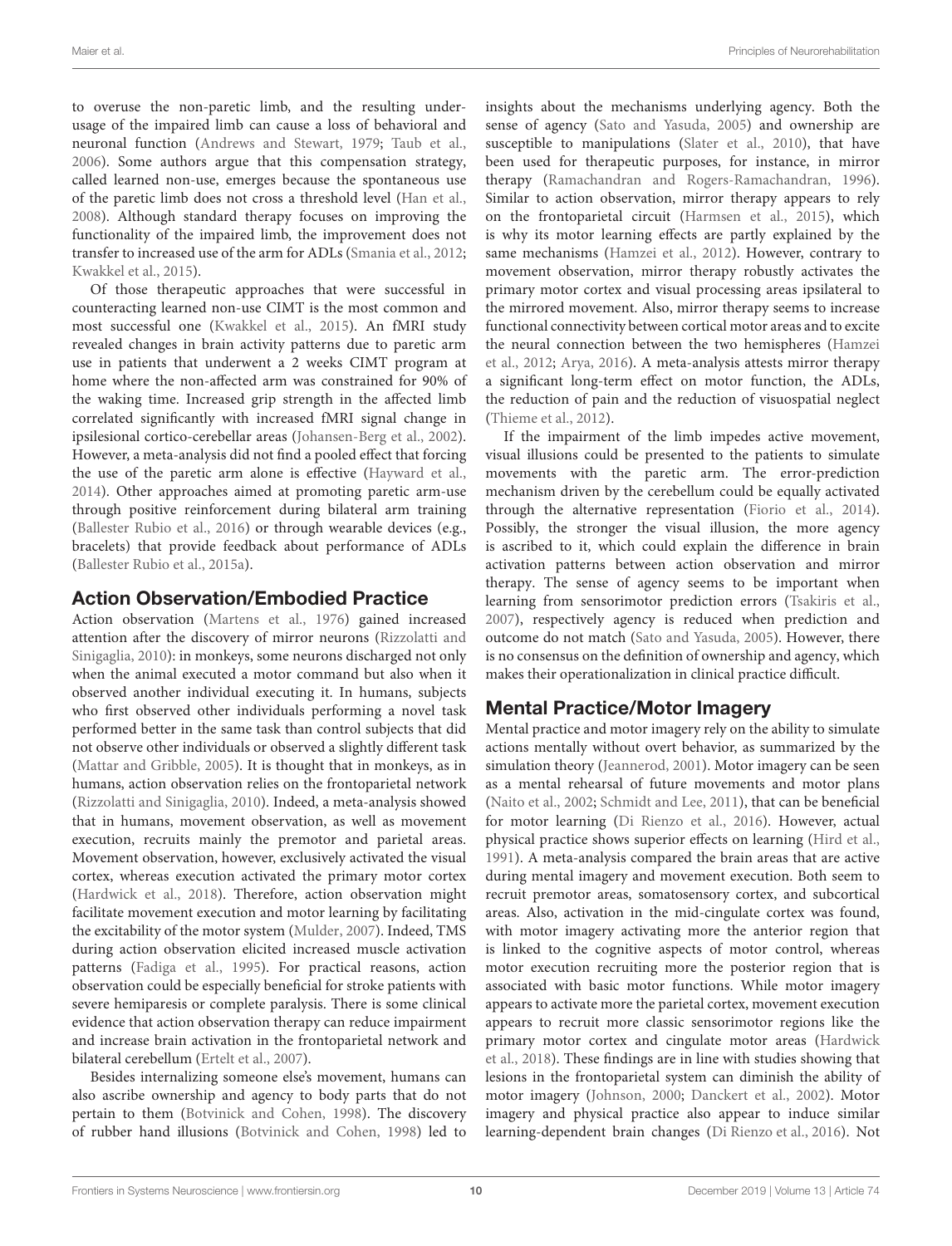surprisingly, the activation pattern of motor imagery appears to be similar to the one identified in action observation and mirror therapy.

The learning effects of motor imagery and mental practice have been extensively studied in sports, whereas research regarding their clinical efficacy and efficiency is sparse and relatively recent [\(Mulder,](#page-14-39) [2007\)](#page-14-39). However, motor imagery is thought to be advantageous for stroke recovery, especially for severely impaired patients [\(Mulder,](#page-14-39) [2007\)](#page-14-39). Since patients retain the ability to imagine movements with the paretic limb, mental motor practice might facilitate functional reorganization [\(Johnson,](#page-13-35) [2000\)](#page-13-35). A meta-analysis looking into the effectiveness of mental practice also found some trends for positive outcomes. However, pooled effects could not be estimated because only a few Class I studies exist, and their protocols, measurements, and interventions vary widely [\(Braun et al.,](#page-12-38) [2006\)](#page-12-38).

#### Social Interaction

Social interaction has been defined as a behavior in which the participants' actions are both a response to and a stimulus for the counterpart's behavior [\(Rubin et al.,](#page-15-36) [2006\)](#page-15-36). Many ADL implicate social interaction, and a failure to perform them might lead to an undesired dependence on others [\(Lilja et al.,](#page-14-41) [2003\)](#page-14-41). The level of self-efficacy influences motor skill performance and learning, and in turn, is influenced by the appraisal or discouragement from others [\(Wulf et al.,](#page-16-36) [2012\)](#page-16-36). fMRI recordings of a subject experiencing a live social interaction revealed activations in areas commonly identified in the perception of social cues besides other regions involved in goal-directed and visual attention as well as reward processing [\(Redcay et al.,](#page-15-10) [2010\)](#page-15-10).

Animals that are allowed social interaction when recovering from an artery occlusion show higher functional improvement [\(Johansson and Ohlsson,](#page-13-36) [1996\)](#page-13-36), increased recovery of behavior, and lower mortality, especially if the interaction partner was healthy [\(Venna et al.,](#page-16-37) [2014\)](#page-16-37). Including and investigating the impact of social interaction as part of the rehabilitation experience seems an important but missed opportunity. We found no study that was evaluating this specific aspect in a randomized controlled trial. One study evaluating enriched environments that included social interaction found positive results in terms of activity [\(Janssen et al.,](#page-13-37) [2014\)](#page-13-37).

# **DISCUSSION**

This synthesis aimed at identifying a set of principles that should guide the design of effective neurorehabilitation protocols for post-stroke recovery. We identified 15 principles based on existing work on motor learning and recovery: massed practice/repetitive practice, spaced practice, dosage/duration, task-specific practice, task-oriented practice, variable practice, increasing difficulty, multisensory information, rhythmic cueing, explicit feedback/knowledge of results, implicit feedback/knowledge of performance, modulate effector selection, action observation/embodied practice, mental practice, and social interaction. Where possible, we identified the therapeutic

and neurological effects of these principles from experimental work and clinical studies and commented on their limitations.

Our motivation for this analysis is twofold. Firstly, we are confident that the quality of evidence from clinical work and its interpretation would be enhanced if interventions are described along with the included principles. Reviews or metaanalyses with ambiguous effects often state that the included protocols remained vague on the exact experience provided to the patients, which makes the comparison and interpretation difficult [\(Veerbeek et al.,](#page-16-0) [2014;](#page-16-0) [Renton et al.,](#page-15-1) [2017\)](#page-15-1). By focusing solely on the ingredients of therapeutic interventions and compiling their current neuroscientific evidence, we aim to raise awareness of their importance. Also, this work might serve as a guide for clinicians and researchers to construct or identify the active ingredients in their interventions and to discover evidence currently missing. Secondly, we believe that there is a need to create a link between the principles of motor learning and their current operationalization in clinical studies and practice. We have identified several difficulties and shortcomings that do not aid in obtaining a common understanding of these principles and hence complicate the clinical investigation.

It seems that many principles are poorly operationalized in clinical trials. For instance, when massed practice is investigated, the repetitions performed within a session and during the treatment duration are rarely quantified [\(Lang et al.,](#page-14-20) [2007\)](#page-14-20) such that recovery effects due exclusively to repetition cannot be singled out. Also, the clinical research of spaced practice and dosage/duration would benefit if the parameters were quantified in a standardized way. Particularly dosage should be explicitly described in treatment minutes per session in order to be able to establish a dose-response due to training [\(Dobkin,](#page-12-1) [2005\)](#page-12-1). Furthermore, dosage/duration should not be equated with intensity since the intensiveness of training cannot be estimated through treatment minutes only [\(Billinger,](#page-12-4) [2015\)](#page-12-4). Intensity should be an independent principle that needs to be investigated separately. Task-specific and goal-oriented practice appear to be often used interchangeably [\(Winstein et al.,](#page-16-2) [2014;](#page-16-2) [Fu et al.,](#page-12-6) [2015;](#page-12-6) [Yue et al.,](#page-17-2) [2017\)](#page-17-2) although their training target is different. While task-specific practice focuses on the acquisition of a specific skill [\(Keetch et al.,](#page-13-13) [2005\)](#page-13-13) for ADL, goal-oriented practice permits the use of any movement or skill that is deemed suitable to achieve the goal [\(Horak,](#page-13-15) [1991\)](#page-13-15), fostering the exploration of alternative movement patterns. Variability appears to be included inherently in many protocols [\(Darekar et al.,](#page-12-5) [2015\)](#page-12-5), possibly because it renders the training less repetitive and, therefore, less boring [\(Birkenmeier et al.,](#page-12-11) [2010\)](#page-12-11), which could counteract low adherence. However, this link has not been explicitly studied. Increasing the difficulty during practice is part of many intervention protocols as well; however, personalizing the difficulty level in order to provide training at the optimal challenge point seems to be rarely addressed. Concerning multisensory integration, it would be interesting to explore whether the presence of more than two sensory stimulations could enhance learning [\(Sánchez et al.,](#page-15-37) [2013\)](#page-15-37). Similarly, rhythmic entrainment could be extended with protocols exploring if visual or haptic entrainment might aid recovery of impaired movements [\(Penhune et al.,](#page-15-38) [1998\)](#page-15-38). Explicit feedback and implicit feedback are often investigated together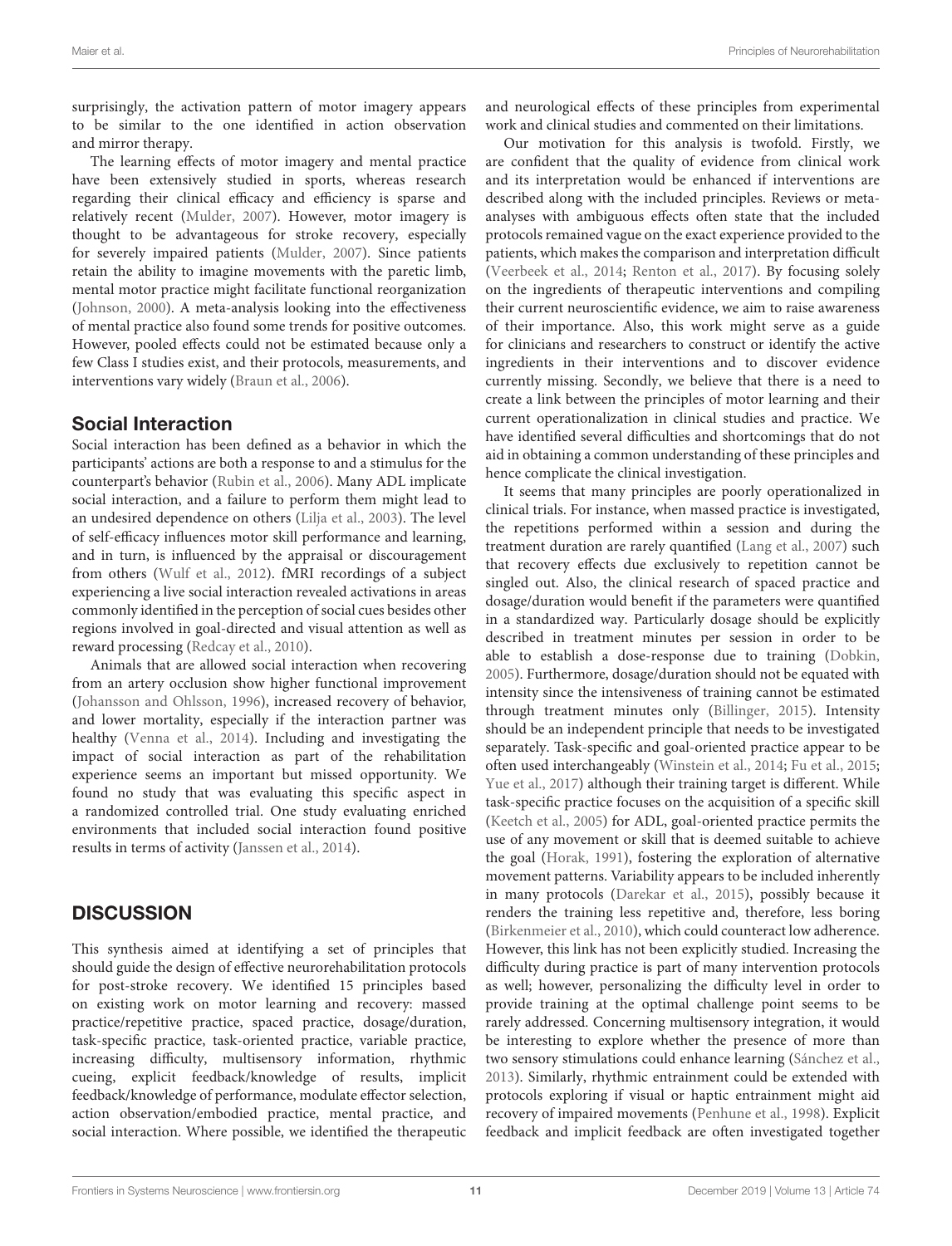under the umbrella term of augmented feedback, as evidenced by the sourced meta-analysis and clinical studies [\(Molier et al.,](#page-14-35) [2010\)](#page-14-35). However, their aim and the neuronal mechanisms that they appear to stimulate are different. While explicit feedback provides terminal feedback about movement outcome, implicit feedback provides concurrent error-signals during movement execution fostering possibly different learning mechanisms. Meta-analyses also appear to interpret the sensory modality of the feedback, e.g., if it is visual, auditory or haptic as a feedback type. However, the sensory modality is a separate layer that is added to feedback. Explicit feedback, as well as implicit feedback, can be unisensory or multisensory. Action observation and mirror-therapy appear to be well studied therapeutic ingredients, whereas mental practice is only addressed in a few studies, and social interaction remains unexplored territory so far. If the principles would be better operationalized, it would not only help to identify their contribution to the recovery of motor functions, but also other learning outcomes such as cognitive or language improvements.

The neuronal changes found within each principle allow us to draw some general conclusions for the advancement of neurorehabilitation. While some principles appear to modulate more specific brain areas (massed practice, dosage, variable practice, task-specific practice, modulate effector selection, multisensory stimulation) within the motor areas of the cortex others appear to recruit or rely more on networks of brain regions (goal-oriented practice, increasing difficulty, action observation, motor imagery, mirror therapy, rhythmic cueing, implicit feedback/knowledge of results, social interaction). An effective rehabilitation approach should thus incorporate principles of both types in order to counteract neuronal degradation and promote improvement. Firstly, a training that addresses only a limited subset of the neuronal circuitry underlying a general function might limit transfer to other behaviors that depend on the same circuitry [\(Kleim and Jones,](#page-14-2) [2008\)](#page-14-2). Secondly, not all principles are equally applicable to all patients. Some principles might be more beneficial early after stroke, whereas others benefit patients with less severe damage. Spontaneous biological recovery and activity-dependent plasticity appear to interact differently at different stages after stroke, which, aside from other factors like severity, predicts recovery [\(Reinkensmeyer](#page-15-39) [et al.,](#page-15-39) [2016;](#page-15-39) [Hylin et al.,](#page-13-38) [2017\)](#page-13-38). It seems that in acute patients the sensorimotor cortex activity is highly abnormal, and the normalization in activity patterns is linked to better recovery [\(Schaechter,](#page-15-7) [2004\)](#page-15-7). Principles like task-oriented practice that promote localized changes, might therefore be more beneficial at the acute stage after stroke [\(Schaechter,](#page-15-7) [2004\)](#page-15-7), whereas

### **REFERENCES**

- <span id="page-11-3"></span>Abe, M., Schambra, H., Wassermann, E. M., Luckenbaugh, D., Schweighofer, N., and Cohen, L. G. (2011). Reward improves long-term retention of a motor memory through induction of offline memory gains. Curr. Biol. 21, 557–562. [doi: 10.1016/j.cub.2011.02.030](https://doi.org/10.1016/j.cub.2011.02.030)
- <span id="page-11-0"></span>Ammons, R. B. (1947). Acquisition of motor skill: I. Quantitative analysis and theoretical formulation. Psychol. Rev. 54, 263–281. [doi: 10.1037/h0062455](https://doi.org/10.1037/h0062455)

therapies like CIMT, where the forced use of the impaired limb is paired with increasing difficulty and further principles, have been shown to be more suitable at later stages after stroke and for less impaired patients [\(Dromerick et al.,](#page-12-16) [2009\)](#page-12-16). More severely impaired patients, on the other hand, might benefit from action observation, mirror therapy and motor imagery [\(Dohle et al.,](#page-12-39) [2009;](#page-12-39) [Sun et al.,](#page-16-38) [2013\)](#page-16-38). Future studies will show the optimal combinations of principles that stimulate plasticity in a way that learning of preexisting or novel functions is enhanced.

We are aware that the view proposed here is strongly influenced by knowledge mainly derived from clinical work with hemiparetic stroke patients. However, the literature indicates that other diseases, for instance, PD [\(Rossiter et al.,](#page-15-40) [2014\)](#page-15-40) or Alzheimer's disease [\(Kalaria,](#page-13-39) [2002\)](#page-13-39), show similar cognitive, functional, and neuronal alterations even though they may have different pathologies. Therefore, these principles of neurorehabilitation could be potentially applied beyond the field of stroke. As our main goal was to provide a synthesis that is informative and practical, in-depth analysis of each principle and its neurological underpinnings lie outside of the scope of this work. In future work, we will unify the principles addressed here in a theoretical framework to show how each of them contributes to the restoration of sensorimotor contingencies [\(Verschure,](#page-16-39) [2011\)](#page-16-39).

In summary, our review provides a synthesis of effective therapeutic ingredients that could be beneficial in aiding recovery after stroke. We hope that future work will extend the evidence presented here by implementing and investigating the principles of neurorehabilitation in novel rehabilitation protocols for stroke and other patient populations.

### AUTHOR CONTRIBUTIONS

MM, BB, and PV contributed to the design of the review. MM wrote the first draft of the manuscript and performed the computerized search. All authors contributed to the manuscript revision, read and approved the submitted version.

# FUNDING

This study was supported by EIT Health ID 19277 (RGS@HOME) under H2020, SANAR (MINECO, TIN2013- 44200), cDAC (ERC 2013 ADG 341196), and socSMCs (Grant Number EC, H2020-641321).

- <span id="page-11-1"></span>Ammons, R. B., and Willig, L. (1956). Acquisition of motor skill: IV. Effects of repeated periods of massed practice. J. Exp. Psychol. 51, 118–126. [doi: 10.1037/](https://doi.org/10.1037/h0048337) [h0048337](https://doi.org/10.1037/h0048337)
- <span id="page-11-4"></span>Andrews, K., and Stewart, J. (1979). Stroke recovery: he can but does he? Rheumatol. Rehabil. 18, 43–48. [doi: 10.1093/rheumatology/18.1.43](https://doi.org/10.1093/rheumatology/18.1.43)
- <span id="page-11-2"></span>Andrieux, M., Danna, J., and Thon, B. (2012). Self-Control of task difficulty during training enhances motor learning of a complex coincidence-anticipation task. Res. Q. Exerc. Sport 83, 27–35. [doi: 10.1080/02701367.2012.10599822](https://doi.org/10.1080/02701367.2012.10599822)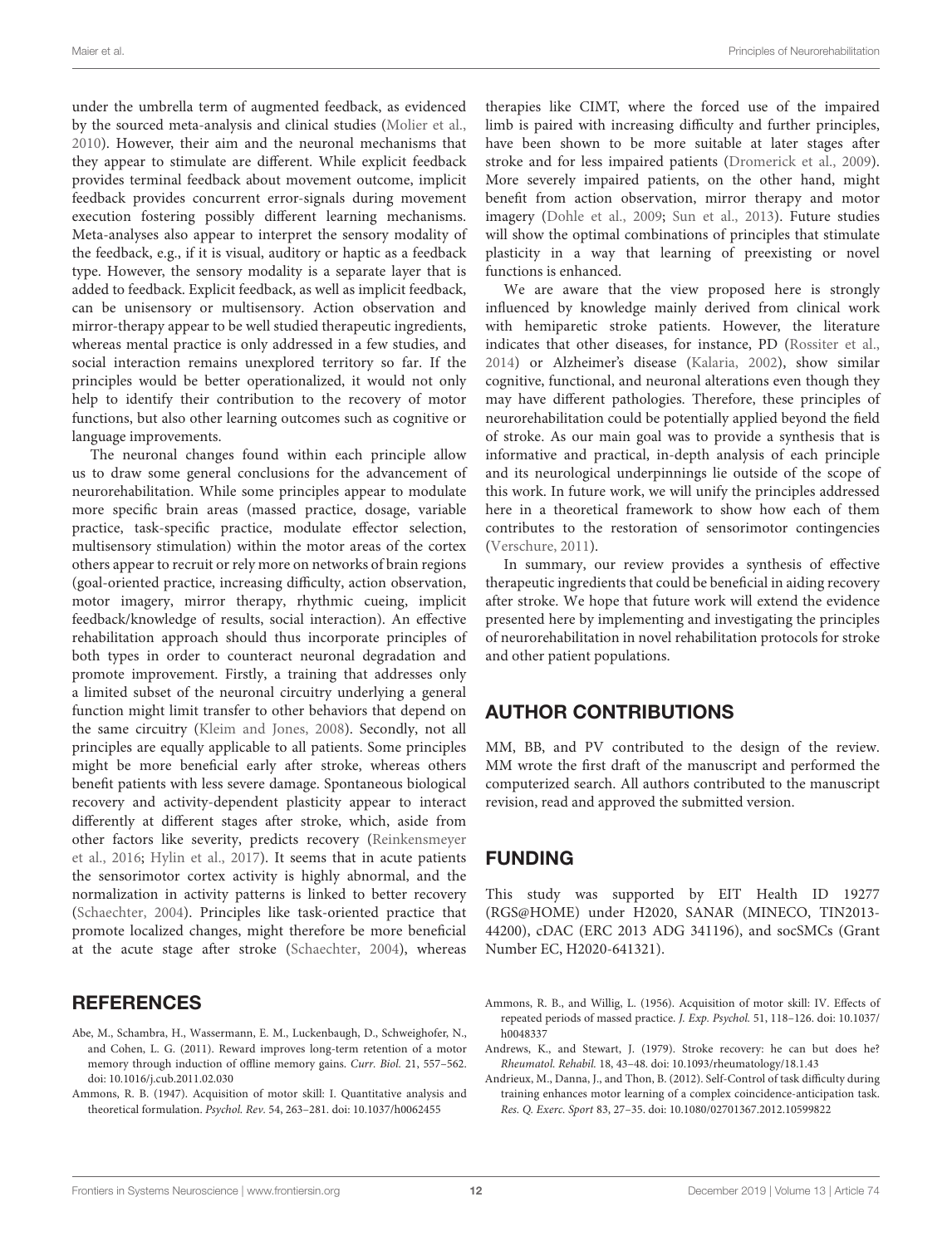- <span id="page-12-9"></span>Arya, K. N. (2016). Underlying neural mechanism of mirror therapy: implications for motor rehabilitation in stroke. Neurol. Individ. 64, 38–44. [doi: 10.1056/](https://doi.org/10.1056/NEJMe0902377) [NEJMe0902377](https://doi.org/10.1056/NEJMe0902377)
- <span id="page-12-21"></span>Aston-Jones, G., and Cohen, J. D. (2005). An integrative theory of locus Coeruleus-Norepinephrine function: adaptive gain and optimal performance. Annu. Rev. Neurosci. 28, 403–450. [doi: 10.1146/annurev.neuro.28.061604.135709](https://doi.org/10.1146/annurev.neuro.28.061604.135709)
- <span id="page-12-31"></span>Ballester Rubio, B., Lathe, A., Duarte, E., Duff, A., and Verschure, P. F. M. J. (2015a). "A wearable bracelet device for promoting arm use in stroke patients," in Proceedings of the 3rd International Congress on Neurotechnology, Electronics and Informatics (NEUROTECHNIX 2015), Portugal, 24–31. [doi: 10.5220/](https://doi.org/10.5220/0005662300240031) [0005662300240031](https://doi.org/10.5220/0005662300240031)
- <span id="page-12-28"></span>Ballester Rubio, B., Oliva, L. S., Duff, A., and Verschure, P. F. M. J. (2015b). "Accelerating motor adaptation by virtual reality based modulation of error memories," in Proceedings of the 2015 IEEE International Conference on Rehabilitation Robotics (ICORR), Singapore, 623–629. [doi: 10.1109/ICORR.](https://doi.org/10.1109/ICORR.2015.7281270) [2015.7281270](https://doi.org/10.1109/ICORR.2015.7281270)
- <span id="page-12-23"></span>Ballester Rubio, B., Maier, M., San Segundo, M. R., Castañeda, V., Duff, A., and Verschure, P. F. M. J. (2016). Counteracting learned non-use in chronic stroke patients with reinforcement-induced movement therapy. J. Neuroeng. Rehabil. 13, 1–15. [doi: 10.1186/s12984-016-0178-x](https://doi.org/10.1186/s12984-016-0178-x)
- <span id="page-12-7"></span>Basso, D. M., and Lang, C. E. (2017). Consideration of dose and timing when applying interventions after stroke and spinal cord injury. J. Neurol. Phys. Ther. 41, 1–19. [doi: 10.1097/NPT.0000000000000165.Consideration](https://doi.org/10.1097/NPT.0000000000000165.Consideration)
- <span id="page-12-20"></span>Battig, W. F. (1966). "Facilitation and interference," in Acquisition of Skill, ed. E. A. Bilodeau, (New York, NY: Academic Press).
- <span id="page-12-4"></span>Billinger, S. A. (2015). Does aerobic exercise and the FITT principle fit into stroke. Curr. Neurol. Neurosci. Rep. 15, 1–14. [doi: 10.1007/s11910-014-0519-8](https://doi.org/10.1007/s11910-014-0519-8)
- <span id="page-12-11"></span>Birkenmeier, R. L., Prager, E. M., and Lang, C. E. (2010). Translating animal doses of task-specific training to people with chronic stroke in 1-hour therapy sessions: a proof-of-concept study. Neurorehabil. Neural Repair 24, 620–635. [doi: 10.1177/1545968310361957](https://doi.org/10.1177/1545968310361957)
- <span id="page-12-19"></span>Bosch, J., O'Donnell, M. J., Barreca, S., Thabane, L., and Wishart, L. (2014). Does task-oriented practice improve upper extremity motor recovery after stroke? A systematic review. ISRN Stroke 2014, 1–10. [doi: 10.1155/2014/504910](https://doi.org/10.1155/2014/504910)
- <span id="page-12-34"></span>Botvinick, M., and Cohen, J. (1998). Rubber hands 'feel' touch that eyes see. Nature 391:756. [doi: 10.1016/0005-2736\(86\)90402-5](https://doi.org/10.1016/0005-2736(86)90402-5)
- <span id="page-12-8"></span>Boyd, L. A., Vidoni, E. D., and Wessel, B. D. (2010). Motor learning after stroke: is skill acquisition a prerequisite for contralesional neuroplastic change? Neurosci. Lett. 482, 21–25. [doi: 10.1016/j.neulet.2010.06.082](https://doi.org/10.1016/j.neulet.2010.06.082)
- <span id="page-12-38"></span>Braun, S. M., Beurskens, A. J., Borm, P. J., Schack, T., and Wade, D. T. (2006). The effects of mental practice in stroke rehabilitation: a systematic review. Arch. Phys. Med. Rehabil. 87, 842–852. [doi: 10.1016/j.apmr.2006.02.034](https://doi.org/10.1016/j.apmr.2006.02.034)
- <span id="page-12-13"></span>Brown, M. W., Wilson, F. A. W., and Riches, I. P. (1987). Neuronal evidence that inferomedial temporal cortex is more important than in certain processes underlying recognition memory. Brain Res. 409, 158–162. [doi: 10.1016/0006-](https://doi.org/10.1016/0006-8993(87)90753-0) [8993\(87\)90753-0](https://doi.org/10.1016/0006-8993(87)90753-0)
- <span id="page-12-25"></span>Butler, A. J., James, T. W., and James, K. H. (2011). Enhanced multisensory integration and motor reactivation after active motor learning of audiovisual associations. J. Cogn. Neurosci. 23, 3515–3528. [doi: 10.1162/jocn\\_a\\_00015](https://doi.org/10.1162/jocn_a_00015)
- <span id="page-12-22"></span>Cameirão, M. S., Badia, S. B., Duarte, E., Frisoli, A., and Verschure, P. F. M. J. (2012). The combined impact of virtual reality neurorehabilitation and its interfaces on upper extremity functional recovery in patients with chronic stroke. Stroke 43, 2720–2728. [doi: 10.1161/STROKEAHA.112.653196](https://doi.org/10.1161/STROKEAHA.112.653196)
- <span id="page-12-0"></span>Carter, A. R., Connor, L. T., and Dromerick, A. W. (2010). Rehabilitation after stroke: current state of the science. Curr. Neurol. Neurosci. Rep. 10, 158-166. [doi: 10.1007/s11910-010-0091-9.Rehabilitation](https://doi.org/10.1007/s11910-010-0091-9.Rehabilitation)
- <span id="page-12-14"></span>Censor, N., and Cohen, L. G. (2011). Using repetitive transcranial magnetic stimulation to study the underlying neural mechanisms of human motor learning and memory. J. Physiol. 589, 21–28. [doi: 10.1113/jphysiol.2010.198077](https://doi.org/10.1113/jphysiol.2010.198077)
- <span id="page-12-12"></span>Cepeda, N. J., Pashler, H., Vul, E., Wixted, J., and Rohrer, D. (2006). Distributed practice in verbal recall tasks: a review and quantitative synthesis. Psychol. Bull. 132, 354–380. [doi: 10.1037/0033-2909.132.3.354](https://doi.org/10.1037/0033-2909.132.3.354)
- <span id="page-12-30"></span>Cirstea, M. C., and Levin, M. F. (2007). Improvement of arm movement patterns and endpoint control depends on type of feedback during practice in stroke survivors. Neurorehabil. Neural Repair 21, 398–411. [doi: 10.1177/](https://doi.org/10.1177/1545968306298414) [1545968306298414](https://doi.org/10.1177/1545968306298414)
- <span id="page-12-17"></span>Cohen, D. A., Pascual-Leone, A., Press, D. Z., and Robertson, E. M. (2005). Off-line learning of motor skill memory: a double dissociation of goal and movement. Proc. Natl. Acad. Sci. U.S.A. 102, 18237–18241. [doi: 10.1073/pnas.0506072102](https://doi.org/10.1073/pnas.0506072102)
- <span id="page-12-37"></span>Danckert, J., Ferber, S., Doherty, T., Steinmetz, H., Nicolle, D., and Goodale, M. A. (2002). Selective, non-lateralized impairment of motor imagery following right parietal damage. Neurocase 8, 194–205. [doi: 10.1093/neucas/8.3.194](https://doi.org/10.1093/neucas/8.3.194)
- <span id="page-12-5"></span>Darekar, A., McFadyen, B. J., Lamontagne, A., and Fung, J. (2015). Efficacy of virtual reality-based intervention on balance and mobility disorders poststroke: a scoping review. J. Neuroeng. Rehabil. 12, 1–14. [doi: 10.1186/s12984-](https://doi.org/10.1186/s12984-015-0035-3) [015-0035-3](https://doi.org/10.1186/s12984-015-0035-3)
- <span id="page-12-15"></span>Dettmers, C., Teske, U., Hamzei, F., Uswatte, G., Taub, E., and Weiller, C. (2005). Distributed form of constraint-induced movement therapy improves functional outcome and quality of life after stroke. Arch. Phys. Med. Rehabil. 86, 204–209. [doi: 10.1016/j.apmr.2004.05.007](https://doi.org/10.1016/j.apmr.2004.05.007)
- <span id="page-12-36"></span>Di Rienzo, F., Debarnot, U., Daligault, S., Saruco, E., Delpuech, C., Doyon, J., et al. (2016). Online and offline performance gains following motor imagery practice: a comprehensive review of behavioral and neuroimaging studies. Front. Hum. Neurosci. 10:315. [doi: 10.3389/fnhum.2016.00315](https://doi.org/10.3389/fnhum.2016.00315)
- <span id="page-12-2"></span>Dobkin, B. H. (2004). Strategies for stroke rehabilitation. Lancet Neurol. 3, 528–536. [doi: 10.1016/S1474-4422\(04\)00851-8](https://doi.org/10.1016/S1474-4422(04)00851-8)
- <span id="page-12-1"></span>Dobkin, B. H. (2005). Rehabilitation and functional neuroimaging dose-response trajectories for clinical trials. Neurorehabil. Neural Repair 19, 276–282. [doi: 10.1177/1545968305281892](https://doi.org/10.1177/1545968305281892)
- <span id="page-12-39"></span>Dohle, C., Püllen, J., Nakaten, A., Küst, J., Rietz, C., and Karbe, H. (2009). Mirror therapy promotes recovery from severe hemiparesis: a randomized controlled trial. Neurorehabil. Neural Repair 23, 209–217. [doi: 10.1177/1545968308324786](https://doi.org/10.1177/1545968308324786)
- <span id="page-12-24"></span>Driver, J., and Noesselt, T. (2008). Multisensory interplay reveals crossmodal influences on "Sensory-Specific" brain regions, neural responses, and judgments. Neuron 57, 11–23. [doi: 10.1016/j.neuron.2007.12.013](https://doi.org/10.1016/j.neuron.2007.12.013)
- <span id="page-12-16"></span>Dromerick, A. W., Lang, C. E., Birkenmeier, R. L., Wagner, J. M., Miller, J. P., Videen, T. O., et al. (2009). Very early constraint-induced movement during stroke rehabilitation (VECTORS). Neurology 73, 195–201. [doi: 10.1212/WNL.](https://doi.org/10.1212/WNL.0b013e3181ab2b27) [0b013e3181ab2b27](https://doi.org/10.1212/WNL.0b013e3181ab2b27)
- <span id="page-12-27"></span>Eckhouse, R. H., Morash, R. P., and Maulucci, R. A. (1990). Sensory feedback and the impaired motor system. J. Med. Syst. 14, 93–105. [doi: 10.1007/BF00996909](https://doi.org/10.1007/BF00996909)
- <span id="page-12-33"></span>Ertelt, D., Small, S., Solodkin, A., Dettmers, C., McNamara, A., Binkofski, F., et al. (2007). Action observation has a positive impact on rehabilitation of motor deficits after stroke. Neuroimage 36, 164–173. [doi: 10.1016/j.neuroimage.2007.](https://doi.org/10.1016/j.neuroimage.2007.03.043) [03.043](https://doi.org/10.1016/j.neuroimage.2007.03.043)
- <span id="page-12-32"></span>Fadiga, L., Fogassi, L., Pavesi, G., and Rizzolatti, G. (1995). Motor facilitation during action observation: a magnetic stimulation study. J. Neurophysiol. 73, 2608–2611. [doi: 10.1152/jn.1995.73.6.2608](https://doi.org/10.1152/jn.1995.73.6.2608)
- <span id="page-12-29"></span>Ferreira dos Santos, L., Christ, O., Mate, K., Schmidt, H., Krüger, J., and Dohle, C. (2016). Movement visualisation in virtual reality rehabilitation of the lower limb: a systematic review. Biomed. Eng. Online 15, 75–88. [doi: 10.1186/s12938-](https://doi.org/10.1186/s12938-016-0289-4) [016-0289-4](https://doi.org/10.1186/s12938-016-0289-4)
- <span id="page-12-35"></span>Fiorio, M., Mariotti, C., Panzeri, M., Antonello, E., Classen, J., and Tinazzi, M. (2014). The role of the cerebellum in dynamic changes of the sense of body ownership: a study in patients with Cerebellar degeneration. J. Cogn. Neurosci. 24, 712–721. [doi: 10.1162/jocn](https://doi.org/10.1162/jocn)
- <span id="page-12-10"></span>French, B., Thomas, L. H., Coupe, J., McMahon, N. E., Connell, L., Harrison, J., et al. (2016). Repetitive task training for improving functional ability after stroke (Review). Cochrane Database Syst. Rev. 11, CD006073.
- <span id="page-12-6"></span>Fu, M. J., Knutson, J., and Chae, J. (2015). Stroke rehabilitation using virtual environments. Phys. Med. Rehabil. Clin. N. Am. 26, 747–757. [doi: 10.1016/j.pmr.](https://doi.org/10.1016/j.pmr.2015.06.001.Stroke) [2015.06.001.Stroke](https://doi.org/10.1016/j.pmr.2015.06.001.Stroke)
- <span id="page-12-3"></span>Furlan, L., Conforto, A. B., Cohen, L. G., and Sterr, A. (2016). Upper limb immobilisation: a neural plasticity model with relevance to poststroke motor rehabilitation. Neural Plast. 2016:8176217. [doi: 10.1155/2016/817](https://doi.org/10.1155/2016/8176217) [6217](https://doi.org/10.1155/2016/8176217)
- <span id="page-12-26"></span>Galea, J. M., Mallia, E., Rothwell, J., and Diedrichsen, J. (2015). The dissociable effects of punishment and reward on motor learning. Nat. Neurosci. 18, 597– 602. [doi: 10.1038/nn.3956](https://doi.org/10.1038/nn.3956)
- <span id="page-12-18"></span>Gallivan, J. P., and Culham, J. C. (2015). Neural coding within human brain areas involved in actions. Curr. Opin. Neurobiol. 33, 141–149. [doi: 10.1016/j.conb.](https://doi.org/10.1016/j.conb.2015.03.012) [2015.03.012](https://doi.org/10.1016/j.conb.2015.03.012)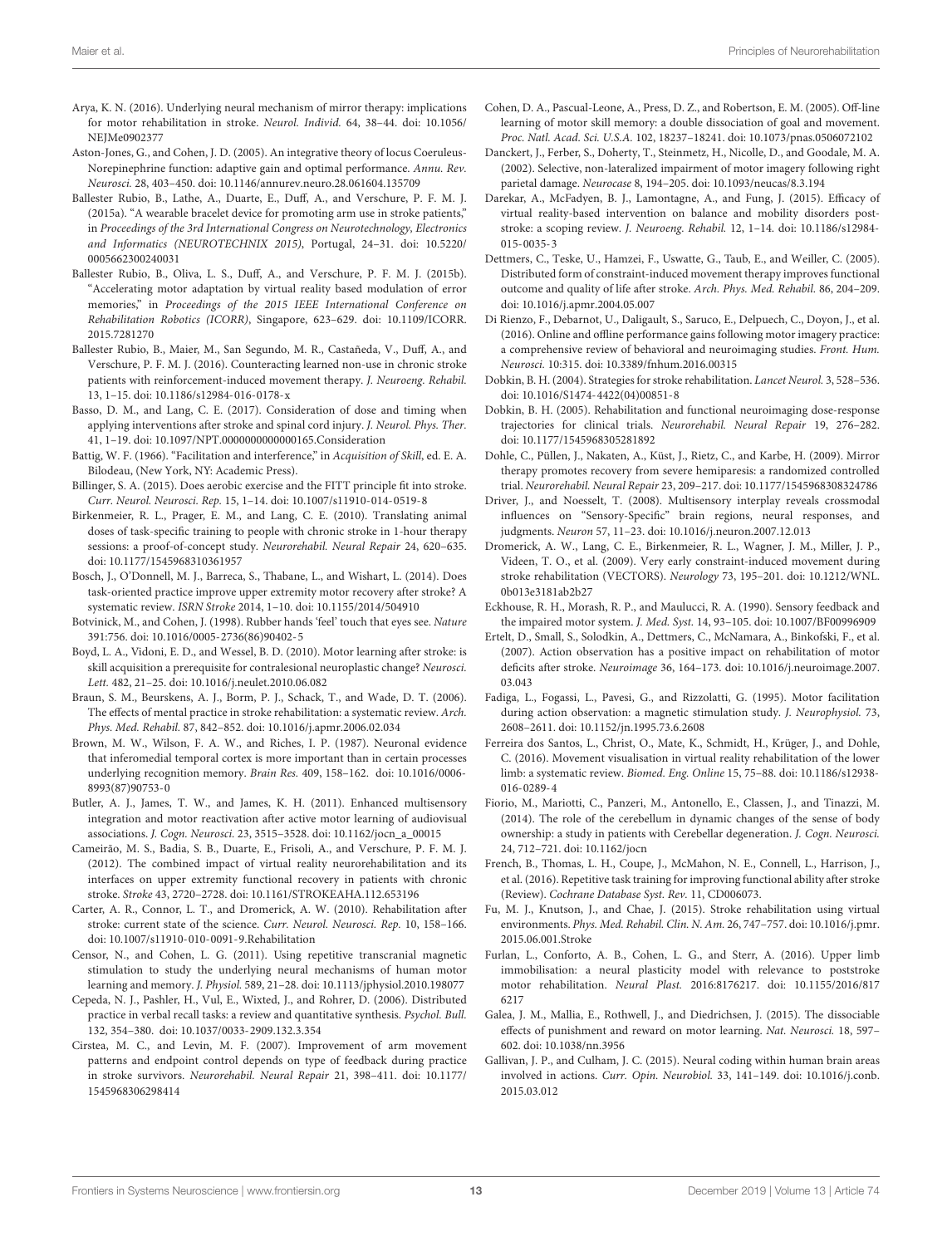- <span id="page-13-16"></span>Gauggel, S., and Fischer, S. (2001). The effect of goal setting on motor performance and motor learning in brain-damaged patients. Neuropsychol. Rehabil. 11, 33–44. [doi: 10.1080/09602010042000150](https://doi.org/10.1080/09602010042000150)
- <span id="page-13-21"></span>Gendolla, G. H. E. (1999). Self-relevance of performance, task difficulty, and task engagement assessed as cardiovascular response. Motiv. Emot. 23, 45–66. [doi: 10.1023/A:1021331501833](https://doi.org/10.1023/A:1021331501833)
- <span id="page-13-26"></span>Gentile, A. M. (1972). A working model of skill acquisition with application to teaching. Quest 17, 3–23. [doi: 10.1080/00336297.1972.10519717](https://doi.org/10.1080/00336297.1972.10519717)
- <span id="page-13-23"></span>Gentile, G., Petkova, V. I., and Ehrsson, H. H. (2011). Integration of visual and tactile signals from the hand in the human brain?: an fMRI study. J Neurophysiol. 105, 910–922. [doi: 10.1152/jn.00840.2010](https://doi.org/10.1152/jn.00840.2010)
- <span id="page-13-1"></span>Gerbier, E., and Toppino, T. C. (2015). The effect of distributed practice: neuroscience, cognition, and education. Trends Neurosci. Educ. 4, 49–59. [doi:](https://doi.org/10.1016/j.tine.2015.01.001) [10.1016/j.tine.2015.01.001](https://doi.org/10.1016/j.tine.2015.01.001)
- <span id="page-13-25"></span>Ghai, S. (2018). Effects of real-time (sonification) and rhythmic auditory stimuli on recovering arm function post stroke: a systematic review and meta-analysis. Front. Neurol. 9:488. [doi: 10.3389/fneur.2018.00488](https://doi.org/10.3389/fneur.2018.00488)
- <span id="page-13-22"></span>Ghazanfar, A. A., and Schroeder, C. E. (2006). Is neocortex essentially multisensory? Trends Cogn. Sci. 10, 278–285. [doi: 10.1016/j.tics.2006.04.008](https://doi.org/10.1016/j.tics.2006.04.008)
- <span id="page-13-5"></span>Gomez-Rodriguez, M., Peters, J., Hill, J., Schölkopf, B., Gharabaghi, A., and Grosse-Wentrup, M. (2011). Closing the sensorimotor loop: haptic feedback facilitates decoding of motor imagery. J. Neural Eng. 8:036005. [doi: 10.1088/1741-2560/8/](https://doi.org/10.1088/1741-2560/8/3/036005) [3/036005](https://doi.org/10.1088/1741-2560/8/3/036005)
- <span id="page-13-24"></span>Grahn, J. A. (2012). Neural mechanisms of rhythm perception: current findings and future perspectives. Top. Cogn. Sci. 4, 585–606. [doi: 10.1111/j.1756-8765.](https://doi.org/10.1111/j.1756-8765.2012.01213.x) [2012.01213.x](https://doi.org/10.1111/j.1756-8765.2012.01213.x)
- <span id="page-13-20"></span>Guadagnoli, M. A., and Lee, T. D. (2004). Challenge point: a framework for conceptualizing the effects of various practice conditions in motor learning. J. Mot. Behav. 36, 212–224. [doi: 10.3200/JMBR.36.2.212-224](https://doi.org/10.3200/JMBR.36.2.212-224)
- <span id="page-13-19"></span>Gur, R. C., Turetsky, B. I., Loughead, J., Waxman, J., Snyder, W., Ragland, J. D., et al. (2007). Hemodynamic responses in neural circuitries for detection of visual target and novelty: an event-related fMRI study. Hum. Brain Mapp. 28, 263–274. [doi: 10.1002/hbm.20319](https://doi.org/10.1002/hbm.20319)
- <span id="page-13-32"></span>Hamzei, F., Läppchen, C. H., Glauche, V., Mader, I., Rijntjes, M., and Weiller, C. (2012). Functional plasticity induced by mirror training: the mirror as the element connecting both hands to one hemisphere. Neurorehabil. Neural Repair 26, 484–496. [doi: 10.1177/1545968311427917](https://doi.org/10.1177/1545968311427917)
- <span id="page-13-30"></span>Han, C. E., Arbib, M. A., and Schweighofer, N. (2008). Stroke rehabilitation reaches a threshold. PLoS Comput. Biol. 4:e1000133. [doi: 10.1371/journal.pcbi.1000133](https://doi.org/10.1371/journal.pcbi.1000133)
- <span id="page-13-6"></span>Hardwick, R. M., Caspers, S., Eickhoff, S. B., and Swinnen, S. P. (2018). Neural correlates of action: comparing meta-analyses of imagery, observation, and execution. Neurosci. Biobehav. Rev. 94, 31–44. [doi: 10.1016/j.neubiorev.2018.](https://doi.org/10.1016/j.neubiorev.2018.08.003) [08.003](https://doi.org/10.1016/j.neubiorev.2018.08.003)
- <span id="page-13-31"></span>Harmsen, W. J., Bussmann, J. B. J., Selles, R. W., Hurkmans, H. L. P., and Ribbers, G. M. (2015). A mirror therapy-based action observation protocol to improve motor learning after stroke. Neurorehabil. Neural Repair 29, 509–516. [doi: 10.](https://doi.org/10.1177/1545968314558598) [1177/1545968314558598](https://doi.org/10.1177/1545968314558598)
- <span id="page-13-17"></span>Harvey, R. L. (2009). Improving poststroke recovery: neuroplasticity and taskoriented training. Curr. Treat. Options Cardiovasc. Med. 11, 251–259. [doi: 10.](https://doi.org/10.1007/s11936-009-0026-4) [1007/s11936-009-0026-4](https://doi.org/10.1007/s11936-009-0026-4)
- <span id="page-13-0"></span>Hasan, S. M. M., Rancourt, S. N., Austin, M. W., and Ploughman, M. (2016). Defining optimal aerobic exercise parameters to affect complex motor and cognitive outcomes after stroke?: a systematic review and synthesis. Neural Plast. 2016, 1–12. [doi: 10.1155/2016/2961573](https://doi.org/10.1155/2016/2961573)
- <span id="page-13-18"></span>Hasselmo, M. E., Wyble, B. P., and Wallenstein, G. V. (1996). Encoding and retrieval of episodic memories: role of cholinergic and GABAergic modulation in the hippocampus. Hippocampus 6, 693–708. [doi: 10.1002/\(sici\)1098-](https://doi.org/10.1002/(sici)1098-1063(1996)6:6<693::aid-hipo12>3.0.co;2-w) [1063\(1996\)6:6<693::aid-hipo12>3.0.co;2-w](https://doi.org/10.1002/(sici)1098-1063(1996)6:6<693::aid-hipo12>3.0.co;2-w)
- <span id="page-13-12"></span>Hauptmann, B., Reinhart, E., Brandt, S. A., and Karni, A. (2005). The predictive value of the leveling off of within-session performance for procedural memory consolidation. Cogn. Brain Res. 24, 181–189. [doi:](https://doi.org/10.1016/j.cogbrainres.2005.01.012) [10.1016/j.cogbrainres.2005.01.012](https://doi.org/10.1016/j.cogbrainres.2005.01.012)
- <span id="page-13-11"></span>Hayward, K. S., Barker, R. N., Carson, R. G., and Brauer, S. G. (2014). The effect of altering a single component of a rehabilitation programme on the functional recovery of stroke patients: a systematic review and meta-analysis. Clin. Rehabil. 28, 107–117. [doi: 10.1177/0269215513497601](https://doi.org/10.1177/0269215513497601)
- <span id="page-13-8"></span>Henson, R., Shallice, T., and Dolan, R. (2000). Neuroimaging evidence for dissociable forms of repetition priming. Science 287, 1269–1272. [doi: 10.1126/](https://doi.org/10.1126/science.287.5456.1269) [science.287.5456.1269](https://doi.org/10.1126/science.287.5456.1269)
- <span id="page-13-9"></span>Henson, R. N., Rylands, A., Ross, E., Vuilleumeir, P., and Rugg, M. D. (2004). The effect of repetition lag on electrophysiological and haemodynamic correlates of visual object priming. Neuroimage 21, 1674–1689. [doi: 10.1016/j.neuroimage.](https://doi.org/10.1016/j.neuroimage.2003.12.020) [2003.12.020](https://doi.org/10.1016/j.neuroimage.2003.12.020)
- <span id="page-13-10"></span>Henson, R. N. A. (2003). Neuroimaging studies of priming. Prog. Neurobiol. 70, 53–81. [doi: 10.1016/S0301-0082\(03\)00086-8](https://doi.org/10.1016/S0301-0082(03)00086-8)
- <span id="page-13-28"></span>Hinder, M. R., Tresilian, J. R., Riek, S., and Carson, R. G. (2008). The contribution of visual feedback to visuomotor adaptation: how much and when? Brain Res. 1197, 123–134. [doi: 10.1016/j.brainres.2007.12.067](https://doi.org/10.1016/j.brainres.2007.12.067)
- <span id="page-13-34"></span>Hird, J. S., Landers, D. M., Thomas, J. R., and Horan, J. J. (1991). Physical practice is superior to mental practice in enhancing cognitive and motor task performance. J. Sport Exerc. Psychol. 8, 281–293. [doi: 10.1123/jsep.](https://doi.org/10.1123/jsep.13.3.281) [13.3.281](https://doi.org/10.1123/jsep.13.3.281)
- <span id="page-13-15"></span>Horak, F. B. (1991). "Assumptions underlying motor control for neurologic rehabilitation," in Proceedings of the Contemporary Management of Motor Problems: Proceedings of the II Step Conference, (Alexandria, VA: Foundation for Physical Therapy), 11–27.
- <span id="page-13-27"></span>Huang, H., Wolf, S. L., and He, J. (2006). Recent developments in biofeedback for neuromotor rehabilitation. J. Neuroeng. Rehabil. 3:11. [doi: 10.1186/1743-0003-](https://doi.org/10.1186/1743-0003-3-11) [3-11](https://doi.org/10.1186/1743-0003-3-11)
- <span id="page-13-14"></span>Hubbard, I. J., Parsons, M. W., Neilson, C., and Carey, L. M. (2009). Task-specific training: evidence for and translation to clinical practice. Occup. Ther. Int. 16, 190–203. [doi: 10.1002/oti](https://doi.org/10.1002/oti)
- <span id="page-13-38"></span>Hylin, M. J., Kerr, A. L., and Holden, R. (2017). Understanding the mechanisms of recovery and / or compensation following injury. Neural Plast. 2017:7125057. [doi: 10.1155/2017/7125057](https://doi.org/10.1155/2017/7125057)
- <span id="page-13-3"></span>Jang, S. H., Cho, S., Lee, J., and Park, J. (2003). Cortical reorganization induced by task-oriented training in chronic hemiplegic stroke patients. Mot. Syst. 14, 7–11. [doi: 10.1097/01.wnr.0000051544.96524.f2](https://doi.org/10.1097/01.wnr.0000051544.96524.f2)
- <span id="page-13-29"></span>Jang, S. H., You, S. H., Hallett, M., Cho, Y. W., Park, C.-M., Cho, S.-H., et al. (2005). Cortical reorganization and associated functional motor recovery after virtual reality in patients with chronic stroke: an experimenter-blind preliminary study. Arch. Phys. Med. Rehabil. 86, 2218–2223. [doi: 10.1016/j.apmr.2005.04.015](https://doi.org/10.1016/j.apmr.2005.04.015)
- <span id="page-13-37"></span>Janssen, H., Ada, L., Bernhardt, J., McElduff, P., Pollack, M., Nilsson, M., et al. (2014). An enriched environment increases activity in stroke patients undergoing rehabilitation in a mixed rehabilitation unit: a pilot nonrandomized controlled trial. Disabil. Rehabil. 36, 255–262. [doi: 10.3109/](https://doi.org/10.3109/09638288.2013.788218) [09638288.2013.788218](https://doi.org/10.3109/09638288.2013.788218)
- <span id="page-13-33"></span>Jeannerod, M. (2001). Neural simulation of action: a unifying mechanism for motor cognition. Neuroimage 14, 103–109. [doi: 10.1006/nimg.2001.0832](https://doi.org/10.1006/nimg.2001.0832)
- <span id="page-13-4"></span>Johansen-Berg, H., Dawes, H., Guy, C., Smith, S. M., Wade, D. T., and Matthews, P. M. (2002). Correlation between motor improvements and altered fMRI activity after rehabilitative therapy. Brain 125, 2731–2742. [doi: 10.1093/brain/](https://doi.org/10.1093/brain/awf282) [awf282](https://doi.org/10.1093/brain/awf282)
- <span id="page-13-36"></span>Johansson, B. B., and Ohlsson, A. L. (1996). Environment, social interaction, and physical activity as determinants of functional outcome after cerebral infarction in the rat. Exp. Neurol. 139, 322–327. [doi: 10.1006/exnr.1996.0106](https://doi.org/10.1006/exnr.1996.0106)
- <span id="page-13-35"></span>Johnson, S. H. (2000). Imagining the impossible: intact motor representations in hemiplegics. Neuroreport 11, 729–732. [doi: 10.1097/00001756-200003200-](https://doi.org/10.1097/00001756-200003200-00015) [00015](https://doi.org/10.1097/00001756-200003200-00015)
- <span id="page-13-7"></span>Joo, H. W., Hyun, J. K., Kim, T. U., Chae, S. H., Lee, Y. I., and Lee, S. J. (2012). Influence of constraint-induced movement therapy upon evoked potentials in rats with cerebral infarction. Eur. J. Neurosci. 36, 3691–3697. [doi: 10.1111/ejn.](https://doi.org/10.1111/ejn.12014) [12014](https://doi.org/10.1111/ejn.12014)
- <span id="page-13-39"></span>Kalaria, R. (2002). Similarities between Alzheimer's disease and vascular dementia. J. Neurol. Sci. 20, 29–34. [doi: 10.1016/S0022-510X\(02\)00256-3](https://doi.org/10.1016/S0022-510X(02)00256-3)
- <span id="page-13-2"></span>Kawagoe, R., Takikawa, Y., and Hikosaka, O. (1998). Expectation of reward modulates cognitive signals in the basal ganglia. Nat. Neurosci. 1, 411–416. [doi: 10.1038/1625](https://doi.org/10.1038/1625)
- <span id="page-13-13"></span>Keetch, K. M., Lee, T. D., Schmidt, R. A., and Young, D. E. (2005). Especial skills: their emergence with massive amounts of practice. J. Exp. Psychol. Hum. Percept. Perform. 31, 970–978. [doi: 10.1037/0096-1523.31.](https://doi.org/10.1037/0096-1523.31.5.970) [5.970](https://doi.org/10.1037/0096-1523.31.5.970)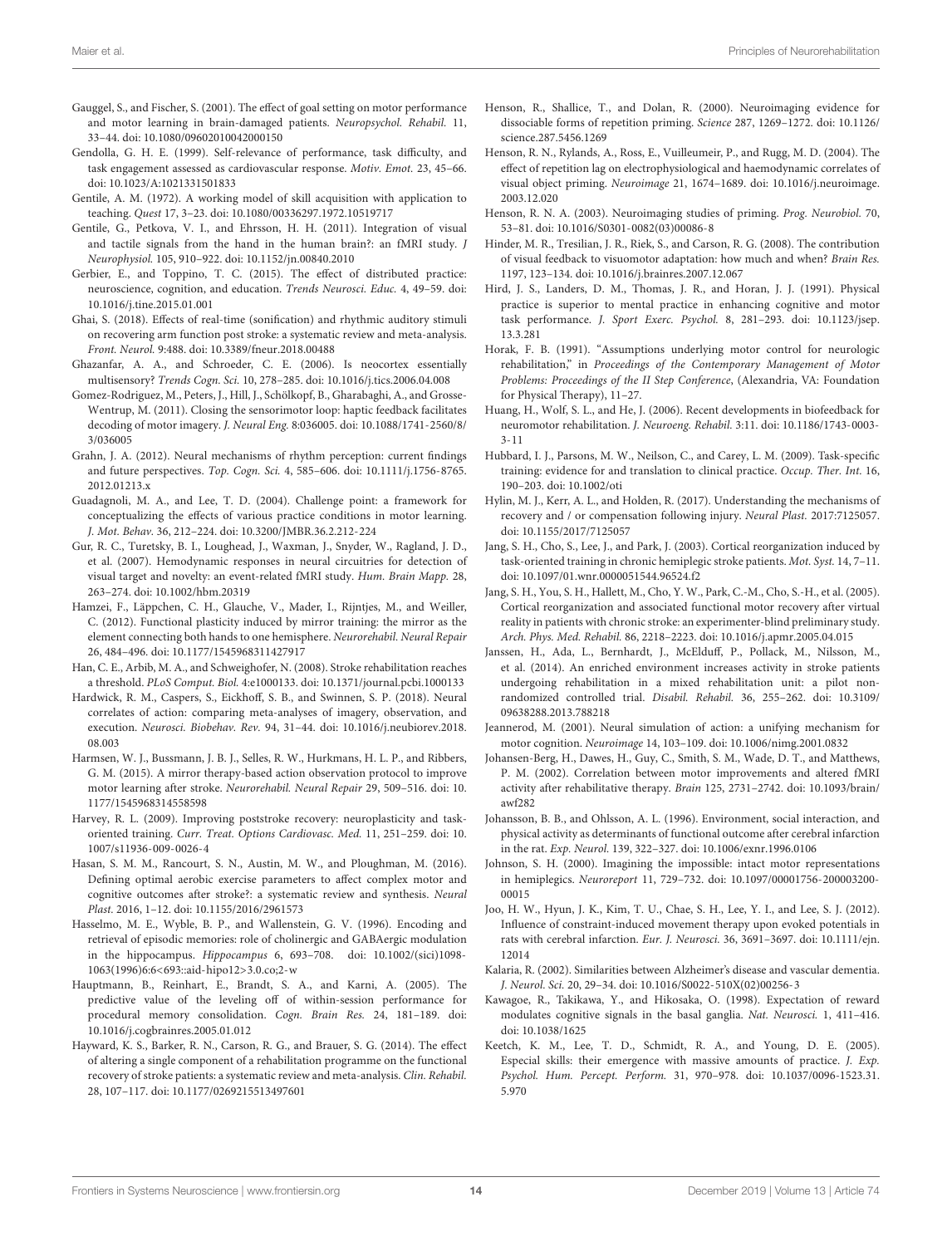- <span id="page-14-13"></span>Kitazawa, S., Kimura, T., and Yin, P.-B. (1998). Cerebellar complex spikes encode both destinations and errors in arm movements. Nature 392, 494–497. [doi: 10.1038/33141](https://doi.org/10.1038/33141)
- <span id="page-14-2"></span>Kleim, J. A., and Jones, T. A. (2008). Principles of experience-dependent neural plasticity: implications for rehabilitation after brain damage. J. Speech Lang. Hear. Res. 51:S225. [doi: 10.1044/1092-4388\(2008/018\)](https://doi.org/10.1044/1092-4388(2008/018))
- <span id="page-14-29"></span>Knill, D. C., and Pouget, A. (2004). The Bayesian brain: the role of uncertainty in neural coding and computation. Trends Neurosci. 27, 712–719. [doi: 10.1016/j.](https://doi.org/10.1016/j.tins.2004.10.007) [tins.2004.10.007](https://doi.org/10.1016/j.tins.2004.10.007)
- <span id="page-14-6"></span>Kollen, B. J., Lennon, S., Lyons, B., Wheatley-Smith, L., Scheper, M., Buurke, J. H., et al. (2009). The effectiveness of the bobath concept in stroke rehabilitation what is the evidence? Stroke 40:e89-97. [doi: 10.1161/STROKEAHA.108.533828](https://doi.org/10.1161/STROKEAHA.108.533828)
- <span id="page-14-12"></span>Körding, K. P., and Wolpert, D. M. (2006). Bayesian decision theory in sensorimotor control. Trends Cogn. Sci. 10, 319–326. [doi: 10.1016/j.tics.2006.](https://doi.org/10.1016/j.tics.2006.05.003) [05.003](https://doi.org/10.1016/j.tics.2006.05.003)
- <span id="page-14-3"></span>Kwakkel, G. (2009). Intensity of practice after stroke: more is better. Schweizer Arch. fur Neurol. und Psychiatr. 160, 295–298. [doi: 10.1080/](https://doi.org/10.1080/09638280500534861) [09638280500534861](https://doi.org/10.1080/09638280500534861)
- <span id="page-14-23"></span>Kwakkel, G., van Peppen, R., Wagenaar, R. C., Wood Dauphinee, S., Richards, C., Ashburn, A., et al. (2004). Effects of augmented exercise therapy time after stroke. Stroke 35, 2529–2539. [doi: 10.1161/01.str.0000143153.76460.7d](https://doi.org/10.1161/01.str.0000143153.76460.7d)
- <span id="page-14-0"></span>Kwakkel, G., Veerbeek, J. M., van Wegen, E. E. H., and Wolf, S. L. (2015). Constraint-induced movement therapy after stroke. Lancet Neurol. 14, 224– 234. [doi: 10.1016/S1474-4422\(14\)70160-7](https://doi.org/10.1016/S1474-4422(14)70160-7)
- <span id="page-14-32"></span>Làdavas, E. (2008). Multisensory-based approach to the recovery of unisensory deficit. Ann. N. Y. Acad. Sci. 1124, 98–110. [doi: 10.1196/annals.1440.008](https://doi.org/10.1196/annals.1440.008)
- <span id="page-14-15"></span>Lage, G. M., Ugrinowitsch, H., Apolinário-Souza, T., Vieira, M. M., Albuquerque, M. R., and Benda, R. N. (2015). Repetition and variation in motor practice: a review of neural correlates. Neurosci. Biobehav. Rev. 57, 132–141. [doi: 10.1016/](https://doi.org/10.1016/j.neubiorev.2015.08.012) [j.neubiorev.2015.08.012](https://doi.org/10.1016/j.neubiorev.2015.08.012)
- <span id="page-14-20"></span>Lang, C. E., MacDonald, J. R., and Gnip, C. (2007). Counting repetitions: an observational study of outpatient therapy for people with hemiparesis post-stroke. J. Neurol. Phys. Ther. 31, 3–10. [doi:](https://doi.org/10.1097/01.NPT.0000260568.31746.34) [10.1097/01.NPT.0000260568.31746.34](https://doi.org/10.1097/01.NPT.0000260568.31746.34)
- <span id="page-14-9"></span>Langhorne, P., Bernhardt, J., and Kwakkel, G. (2011). Stroke rehabilitation. Lancet 377, 1693–1702. [doi: 10.1016/S0140-6736\(11\)60325-5](https://doi.org/10.1016/S0140-6736(11)60325-5)
- <span id="page-14-1"></span>Langhorne, P., Coupar, F., and Pollock, A. (2009). Motor recovery after stroke? a systematic review. Lancet Neurol. 8, 741–754. [doi: 10.1016/S1474-4422\(09\)](https://doi.org/10.1016/S1474-4422(09)70150-4) [70150-4](https://doi.org/10.1016/S1474-4422(09)70150-4)
- <span id="page-14-8"></span>Laver, K. E., Lange, B., George, S., Deutsch, J. E., Saposnik, G., and Crotty, M. (2017). Virtual reality for stroke rehabilitation. Cochrane Database Syst. Rev. 11:CD008349. [doi: 10.1002/14651858.CD008349.pub4](https://doi.org/10.1002/14651858.CD008349.pub4)
- <span id="page-14-21"></span>Lee, T. D., and Genovese, E. D. (1988). Distribution of practice in motor skill acquisition: learning and performance effects reconsidered. Res. Q. Exerc. Sport 59, 277–287. [doi: 10.1080/02701367.1988.10609373](https://doi.org/10.1080/02701367.1988.10609373)
- <span id="page-14-4"></span>Levin, M. F., Weiss, P. L., and Keshner, E. A. (2015). Emergence of virtual reality as a tool for upper limb rehabilitation: incorporation of motor control and motor learning principles. Phys. Ther. 95, 415–425. [doi: 10.2522/ptj.20130579](https://doi.org/10.2522/ptj.20130579)
- <span id="page-14-14"></span>Liepert, J., Bauder, H., Miltner, W. H. R., Taub, E., and Weiller, C. (2000). Treatment-induced cortical reorganization after stroke in humans. Stroke 31, 1210–1216. [doi: 10.1161/01.STR.31.6.1210](https://doi.org/10.1161/01.STR.31.6.1210)
- <span id="page-14-41"></span>Lilja, M., Bergh, A., Johansson, L., and Nygård, L. (2003). Attitudes towards rehabilitation needs and support from assistive technology and the social environment among elderly people with disability. Occup. Ther. Int. 10, 75–93. [doi: 10.1002/oti.178](https://doi.org/10.1002/oti.178)
- <span id="page-14-16"></span>Lin, C. H., Knowlton, B. J., Chiang, M.-C., Iacoboni, M., Udompholkul, P., and Wu, A. D. (2011). Brain-behavior correlates of optimizing learning through interleaved practice. Neuroimage 56, 1758–1772. [doi: 10.1016/j.neuroimage.](https://doi.org/10.1016/j.neuroimage.2011.02.066) [2011.02.066](https://doi.org/10.1016/j.neuroimage.2011.02.066)
- <span id="page-14-7"></span>Livingston-Thomas, J., Nelson, P., Karthikeyan, S., Antonescu, S., Jeffers, M. S., Marzolini, S., et al. (2016). Exercise and environmental enrichment as enablers of task-specific neuroplasticity and stroke recovery. Neurotherapeutics 13, 395–402. [doi: 10.1007/s13311-016-0423-9](https://doi.org/10.1007/s13311-016-0423-9)
- <span id="page-14-22"></span>Lohse, K. R., Lang, C. E., and Boyd, L. A. (2014). Is more better? Using metadata to explore dose-response relationships in stroke rehabilitation. Stroke 45, 2053–2058. [doi: 10.1161/STROKEAHA.114.004695](https://doi.org/10.1161/STROKEAHA.114.004695)
- <span id="page-14-28"></span>Lucca, L. F. (2009). Virtual reality and motor rehabilitation of the upper limb after stroke: a generation of progress? J. Rehabil. Med. 41, 1003–1006. [doi: 10.2340/16501977-0405](https://doi.org/10.2340/16501977-0405)
- <span id="page-14-17"></span>Luft, A. R., McCombe-Waller, S., Whitall, J., Forrester, L. W., Macko, R., Sorkin, J. D., et al. (2004). Repetitive bilateral arm training and motor. JAMA 292, 1853–1862.
- <span id="page-14-5"></span>Maier, M., Ballester Rubio, B., Duff, A., Duarte Oller, E., and Verschure, P. F. M. J. (2019). Effect of specific over nonspecific VR-based rehabilitation on poststroke motor recovery: a systematic meta-analysis. Neurorehabil. Neural Repair 33, 112–129. [doi: 10.1177/1545968318820169](https://doi.org/10.1177/1545968318820169)
- <span id="page-14-27"></span>Marteniuk, R. G. (1976). Information Processing in Motor Skills, ed. R. Holt, (Toronto, CA: Holt).
- <span id="page-14-37"></span>Martens, R., Burwitz, L., and Zuckerman, J. (1976). Modeling effects on motor performance. Res. Quarterly. Am. Alliance Heal. Phys. Educ. Recreat. 47, 277–291. [doi: 10.1080/10671315.1976.10615372](https://doi.org/10.1080/10671315.1976.10615372)
- <span id="page-14-38"></span>Mattar, A. A. G., and Gribble, P. L. (2005). Motor learning by observing. Neuron 46, 153–160. [doi: 10.1016/j.neuron.2005.02.009](https://doi.org/10.1016/j.neuron.2005.02.009)
- <span id="page-14-34"></span>Mazzoni, P., and Krakauer, J. W. (2006). An implicit plan overrides an explicit strategy during visuomotor adaptation. J. Neurosci. 26, 3642–3645. [doi: 10.1523/](https://doi.org/10.1523/JNEUROSCI.5317-05.2006) [JNEUROSCI.5317-05.2006](https://doi.org/10.1523/JNEUROSCI.5317-05.2006)
- <span id="page-14-24"></span>McCracken, H. D., and Stelmach, G. E. (1977). A test of the schema theory of discrete motor learning. J. Mot. Behav. 9, 193–201. [doi: 10.1080/00222895.1977.](https://doi.org/10.1080/00222895.1977.10735109) [10735109](https://doi.org/10.1080/00222895.1977.10735109)
- <span id="page-14-31"></span>McGann, M. (2010). perceptual modalities: modes of presentation or modes of interaction? J. Conscious. Stud. 17, 72–94.
- <span id="page-14-30"></span>Meredith, M. A., and Stein, B. E. (1986). Visual, auditory, and somatosensory convergence on cells in superior colliculus results in multisensory integration. J. Neurophysiol. 56, 640–662. [doi: 10.1152/jn.1986.56.3.640](https://doi.org/10.1152/jn.1986.56.3.640)
- <span id="page-14-10"></span>Middleton, E. L., and Schwartz, M. F. (2012). Errorless learning in cognitive rehabilitation: a critical review. Neuropsychol. Rehabil. 22, 138–168. [doi: 10.](https://doi.org/10.1016/j.neuroimage.2013.08.045) [1016/j.neuroimage.2013.08.045](https://doi.org/10.1016/j.neuroimage.2013.08.045)
- <span id="page-14-35"></span>Molier, B. I., Van Asseldonk, E. H. F., Hermens, H. J., and Jannink, M. J. A. (2010). Nature, timing, frequency and type of augmented feedback; Does it influence motor relearning of the hemiparetic arm after stroke? A systematic review. Disabil. Rehabil. 32, 1799–1809. [doi: 10.3109/09638281003734359](https://doi.org/10.3109/09638281003734359)
- <span id="page-14-33"></span>Molinari, M., Leggio, M. G., De Martin, M., Cerasa, A., and Thaut, M. (2003). Neurobiology of rhythmic motor entrainment. Ann. N. Y. Acad. Sci. 999, 313–321. [doi: 10.1196/annals.1284.042](https://doi.org/10.1196/annals.1284.042)
- <span id="page-14-19"></span>Moore, E., Schaefer, R. S., Bastin, M. E., Roberts, N., and Overy, K. (2017). Diffusion tensor MRI tractography reveals increased fractional anisotropy (FA) in arcuate fasciculus following music-cued motor training. Brain Cogn. 116, 40–46. [doi: 10.1016/j.bandc.2017.05.001](https://doi.org/10.1016/j.bandc.2017.05.001)
- <span id="page-14-39"></span>Mulder, T. (2007). Motor imagery and action observation: cognitive tools for rehabilitation. J. Neural Transm. 114, 1265–1278. [doi: 10.1007/s00702-007-](https://doi.org/10.1007/s00702-007-0763-z) [0763-z](https://doi.org/10.1007/s00702-007-0763-z)
- <span id="page-14-25"></span>Mulder, T., and Hochstenbach, J. (2001). Adaptability and flexibility of the human motor system: implications for neurological rehabilitation. Neural Plast. 8, 131–140. [doi: 10.1155/NP.2001.131](https://doi.org/10.1155/NP.2001.131)
- <span id="page-14-11"></span>Mulligan, M., Guess, D., Holvoet, J., and Brown, F. (1980). The individualized curriculum sequencing model (I): implications from research on massed, distributed, or spaced trial training. Res. Pract. Pers. Sev. Disabil. 5, 325–336. [doi: 10.1177/154079698000500403](https://doi.org/10.1177/154079698000500403)
- <span id="page-14-40"></span>Naito, E., Kochiyama, T., Kitada, R., Nakamura, S., Matsumura, M., Yonekura, Y., et al. (2002). Internally simulated movement sensations during motor imagery activate cortical motor areas and the cerebellum. J. Neurosci. 22, 3683–3691. [doi: 10.1523/jneurosci.22-09-03683.2002](https://doi.org/10.1523/jneurosci.22-09-03683.2002)
- <span id="page-14-18"></span>Nathan, D. E., Prost, R. W., Guastello, S. J., Jeutter And, D. C., and Reynolds, N. C. (2012). Investigating the neural correlates of goal-oriented upper extremity movements. Neuro Rehabil. 31, 421–428. [doi: 10.3233/NRE-2012-00812](https://doi.org/10.3233/NRE-2012-00812)
- <span id="page-14-36"></span>Nezafat, R., Shadmehr, R., and Holcomb, H. H. (2001). Long-term adaptation to dynamics of reaching movements: a PET study. Exp. Brain Res. 140, 66–76. [doi: 10.1007/s002210100787](https://doi.org/10.1007/s002210100787)
- <span id="page-14-26"></span>Nielsen, J. B., Willerslev-Olsen, M., Christiansen, L., Lundbye-Jensen, J., and Lorentzen, J. (2015). Science-based neurorehabilitation: recommendations for neurorehabilitation from basic science. J. Mot. Behav. 47, 7–17. [doi: 10.1080/](https://doi.org/10.1080/00222895.2014.931273) [00222895.2014.931273](https://doi.org/10.1080/00222895.2014.931273)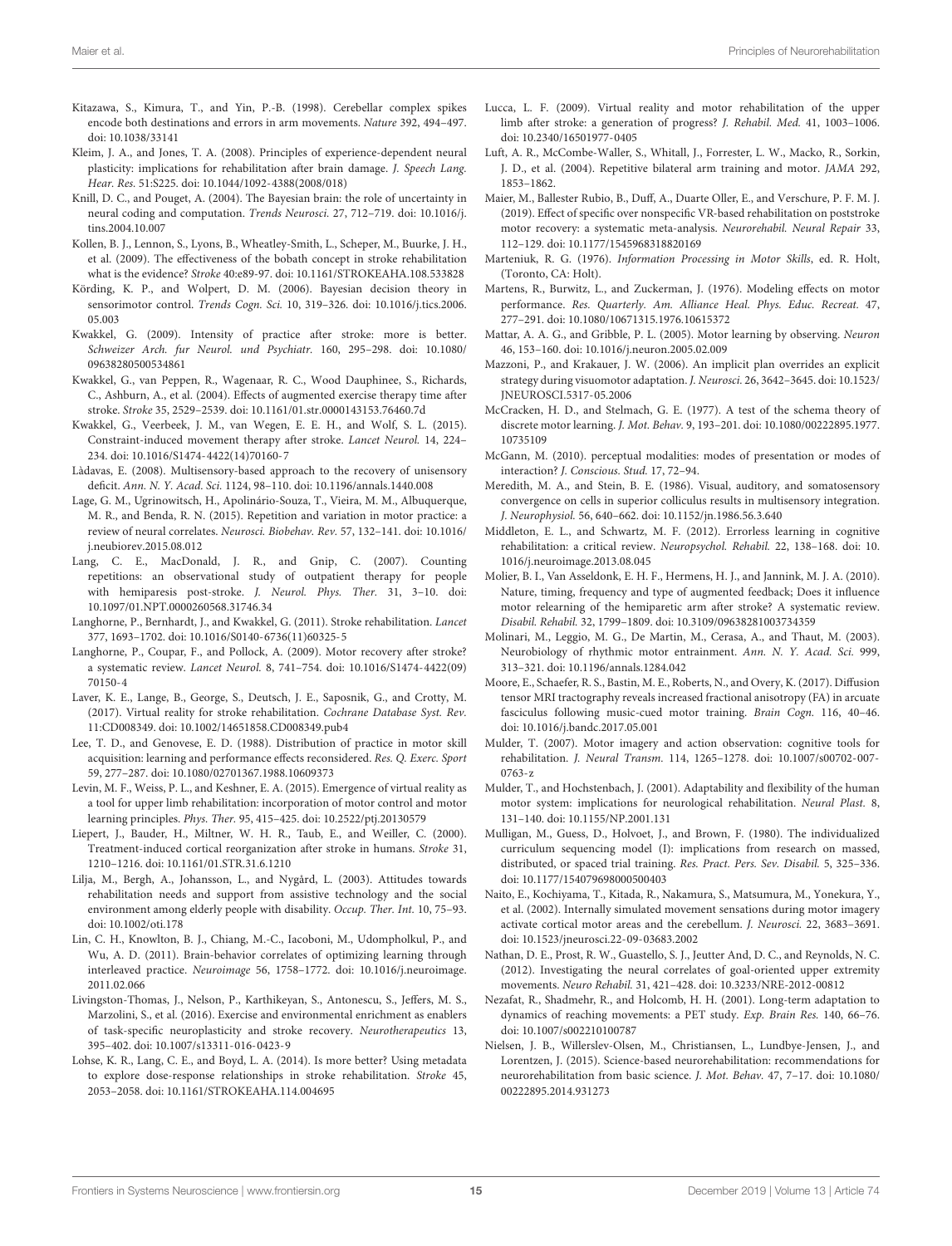- <span id="page-15-28"></span>Nombela, C., Hughes, L. E., Owen, A. M., and Grahn, J. A. (2013). Into the groove: can rhythm influence Parkinson's disease? Neurosci. Biobehav. Rev. 37, 2564–2570. [doi: 10.1016/j.neubiorev.2013.08.003](https://doi.org/10.1016/j.neubiorev.2013.08.003)
- <span id="page-15-14"></span>Nudo, R. J., Milliken, G. W., Jenkins, W. M., and Merzenich, M. M. (1996). Usedependent primary motor alterations of movement representations cortex of adult squirrel monkeys. J. Neurosci. 16, 785–807. [doi: 10.1523/jneurosci.16-02-](https://doi.org/10.1523/jneurosci.16-02-00785.1996) [00785.1996](https://doi.org/10.1523/jneurosci.16-02-00785.1996)
- <span id="page-15-13"></span>Okamoto, T., Endo, S., Shirao, T., and Nagao, S. (2011). Role of cerebellar cortical protein synthesis in transfer of memory trace of cerebellum-dependent motor learning. J. Neurosci. 31, 8958–8966. [doi: 10.1523/JNEUROSCI.1151-11.2011](https://doi.org/10.1523/JNEUROSCI.1151-11.2011)
- <span id="page-15-19"></span>Park, H., Kim, S., Winstein, C. J., Gordon, J., and Schweighofer, N. (2016). Shortduration and intensive training improves long-term reaching performance in individuals with Chronic stroke. Neurorehabil. Neural Repair 30, 551–561. [doi: 10.1177/1545968315606990](https://doi.org/10.1177/1545968315606990)
- <span id="page-15-30"></span>Pascual-Leone, A., Grafman, J., and Hallett, M. (1994). Modulation of cortical motor output maps during development of implicit and explicit knowledge. Science 263, 1287–1289. [doi: 10.1126/science.8122113](https://doi.org/10.1126/science.8122113)
- <span id="page-15-20"></span>Pauwels, L., Chalavi, S., Gooijers, J., Maes, C., Albouy, G., Sunaert, S., et al. (2018). Challenge to promote change: the neural basis of the contextual interference effect in young and older adults. J. Neurosci. 38, 3333–3345. [doi: 10.1523/](https://doi.org/10.1523/JNEUROSCI.2640-17.2018) [JNEUROSCI.2640-17.2018](https://doi.org/10.1523/JNEUROSCI.2640-17.2018)
- <span id="page-15-24"></span>Pavlides, C., Miyashita, E., and Asanuma, H. (1993). Projection from the sensory to the motor cortex is important in learning motor skills in the monkey. J. Neurophysiol. 70, 733–741. [doi: 10.1016/j.neuron.2011.](https://doi.org/10.1016/j.neuron.2011.07.029) [07.029](https://doi.org/10.1016/j.neuron.2011.07.029)
- <span id="page-15-38"></span>Penhune, V. B., Zatorre, R. J., and Evans, A. C. (1998). Cerebellar contributions to motor timing: a PET study of auditory and visual rhythm reproduction. J. Cogn. Neurosci. 10, 752–765. [doi: 10.1162/089892998563149](https://doi.org/10.1162/089892998563149)
- <span id="page-15-3"></span>Plautz, E. J., Milliken, G. W., and Nudo, R. J. (2000). Effects of repetitive motor training on movement representations in adult squirrel monkeys: role of use versus learning. Neurobiol. Learn. Mem. 74, 27–55. [doi: 10.1006/nlme.1999.](https://doi.org/10.1006/nlme.1999.3934) [3934](https://doi.org/10.1006/nlme.1999.3934)
- <span id="page-15-12"></span>Praag, H., Van Kempermann, G., and Gage, F. H. (1999). Running increases cell profileration and neurogenesis in the adult mouse dentate gyrus. Nat. Neurosci. 2, 266–270. [doi: 10.1038/6368](https://doi.org/10.1038/6368)
- <span id="page-15-0"></span>Proffitt, R., and Lange, B. (2015). Considerations in the efficacy and effectiveness of virtual reality interventions for stroke rehabilitation: moving the field forward. Phys. Ther. 95, 441–448. [doi: 10.2522/ptj.20130571](https://doi.org/10.2522/ptj.20130571)
- <span id="page-15-22"></span>Rajkowski, J., Majczynski, H., Clayton, E., and Aston-Jones, G. (2004). Activation of monkey Locus Coeruleus neurons varies with difficulty and performance in a target detection task. J. Neurophysiol. 92, 361–371. [doi: 10.1152/jn.00673.2003](https://doi.org/10.1152/jn.00673.2003)
- <span id="page-15-35"></span>Ramachandran, V. S., and Rogers-Ramachandran, D. (1996). Synaesthesia in Phantom Limbs induced with mirrors. Proc. Biol. Sci. 263, 377–386. [doi: 10.](https://doi.org/10.1098/rspb.1996.0058) [1098/rspb.1996.0058](https://doi.org/10.1098/rspb.1996.0058)
- <span id="page-15-10"></span>Redcay, E., Dodell-Feder, D., Pearrow, M. J., Mavros, P. L., Kleiner, M., Gabrieli, J. D. E., et al. (2010). Live face-to-face interaction during fMRI; a new tool for social cognitive neuroscience. Neuroimage 50, 1639–1647. [doi: 10.1038/jid.](https://doi.org/10.1038/jid.2014.371) [2014.371](https://doi.org/10.1038/jid.2014.371)
- <span id="page-15-21"></span>Redgrave, P., and Gurney, K. (2006). The short-latency dopamine signal: a role in discovering novel action. Nat. Rev. Neurosci. 7, 967–975. [doi: 10.1038/nrn2022](https://doi.org/10.1038/nrn2022)
- <span id="page-15-39"></span>Reinkensmeyer, D. J., Burdet, E., Casadio, M., Krakauer, J. W., Kwakkel, G., Lang, C. E., et al. (2016). Computational neurorehabilitation: modeling plasticity and learning to predict recovery. J. Neuroeng. Rehabil. 13:42. [doi: 10.1186/s12984-](https://doi.org/10.1186/s12984-016-0148-3) [016-0148-3](https://doi.org/10.1186/s12984-016-0148-3)
- <span id="page-15-1"></span>Renton, T., Tibbles, A., and Topolovec-Vranic, J. (2017). Neurofeedback as a form of cognitive rehabilitation therapy following stroke: a systematic review. PLoS One 12:e0177290. [doi: 10.1371/journal.pone.0177290](https://doi.org/10.1371/journal.pone.0177290)
- <span id="page-15-15"></span>Ridderinkhof, K. R., van den Wildenberg, W. P. M., Segalowitz, S. J., and Carter, C. S. (2004). Neurocognitive mechanisms of cognitive control: the role of prefrontal cortex in action selection, response inhibition, performance monitoring, and reward-based learning. Brain Cogn. 56, 129–140. [doi: 10.1016/](https://doi.org/10.1016/j.bandc.2004.09.016) [j.bandc.2004.09.016](https://doi.org/10.1016/j.bandc.2004.09.016)
- <span id="page-15-32"></span>Rizzolatti, G., and Sinigaglia, C. (2010). The functional role of the parieto-frontal mirror circuit: interpretations and misinterpretations. Nat. Rev. Neurosci. 11, 264–274. [doi: 10.1038/nrn2805](https://doi.org/10.1038/nrn2805)
- <span id="page-15-9"></span>Ronsse, R., Puttemans, V., Coxon, J. P., Goble, D. J., Wagemans, J., Wenderoth, N., et al. (2011). Motor learning with augmented feedback: modality-dependent

behavioral and neural consequences. Cereb. Cortex 21, 1283–1294. [doi: 10.1093/](https://doi.org/10.1093/cercor/bhq209) [cercor/bhq209](https://doi.org/10.1093/cercor/bhq209)

- <span id="page-15-8"></span>Rosenkranz, K., and Rothwell, J. C. (2006). Differences between the effects of three plasticity inducing protocols on the organization of the human motor cortex. Eur. J. Neurosci. 23, 822–829. [doi: 10.1111/j.1460-9568.2006.](https://doi.org/10.1111/j.1460-9568.2006.04605.x) 04605 x
- <span id="page-15-25"></span>Ross, J. M., and Balasubramaniam, R. (2014). Physical and neural entrainment to rhythm: human sensorimotor coordination across tasks and effector systems. Front. Hum. Neurosci. 8:576. [doi: 10.3389/fnhum.2014.00576](https://doi.org/10.3389/fnhum.2014.00576)
- <span id="page-15-26"></span>Rossignol, S., and Jones, G. M. (1976). Audio-spinal influence in man studied by the H-reflex and its possible role on rhythmic movements synchronized to sound. Electroencephalogr. Clin. Neurophysiol. 41, 83–92. [doi: 10.1016/0013-4694\(76\)](https://doi.org/10.1016/0013-4694(76)90217-0) [90217-0](https://doi.org/10.1016/0013-4694(76)90217-0)
- <span id="page-15-40"></span>Rossiter, H. E., Boudrias, M.-H., and Ward, N. S. (2014). Do movementrelated beta oscillations change after stroke? J. Neurophysiol. 112, 2053–2058. [doi: 10.1152/jn.00345.2014](https://doi.org/10.1152/jn.00345.2014)
- <span id="page-15-36"></span>Rubin, K. H., Bukowski, W., and Parker, J. G. (2006). "Peer interactions, relationships, and groups," in Handbook of Child Psychology: Vol. 3. Social, Emotional, and Personality Development, eds W. Damon, M. Lerner, and N. Eisenberg, (New York, NY: Wiley).
- <span id="page-15-29"></span>Salmoni, A. W., Schmidt, R. A., and Walter, C. B. (1984). Knowledge of results and motor learning: a review and critical reappraisal. Psychol. Bull. 95, 355–386. [doi: 10.1037/0033-2909.95.3.355](https://doi.org/10.1037/0033-2909.95.3.355)
- <span id="page-15-37"></span>Sánchez, A., Millán-Calenti, J. C., Lorenzo-López, L., and Maseda, A. (2013). Multisensory stimulation for people with Dementia. Am. J. Alzheimer's Dis. 28, 7–14. [doi: 10.1177/1533317512466693](https://doi.org/10.1177/1533317512466693)
- <span id="page-15-33"></span>Sato, A., and Yasuda, A. (2005). Illusion of sense of self-agency: discrepancy between the predicted and actual sensory consequences of actions modulates the sense of self-agency, but not the sense of self-ownership. Cognition 94, 241–255. [doi: 10.1016/j.cognition.2004.04.003](https://doi.org/10.1016/j.cognition.2004.04.003)
- <span id="page-15-11"></span>Savion-Lemieux, T., and Penhune, V. B. (2005). The effects of practice and delay on motor skill learning and retention. Exp. Brain Res. 161, 423–431. [doi: 10.1007/](https://doi.org/10.1007/s00221-004-2085-9) [s00221-004-2085-9](https://doi.org/10.1007/s00221-004-2085-9)
- <span id="page-15-7"></span>Schaechter, J. D. (2004). Motor rehabilitation and brain plasticity after hemiparetic stroke. Prog. Neurobiol. 73, 61–72. [doi: 10.1016/j.pneurobio.2004.04.001](https://doi.org/10.1016/j.pneurobio.2004.04.001)
- <span id="page-15-27"></span>Schaefer, R. S. (2014). Auditory rhythmic cueing in movement rehabilitation: findings and possible mechanisms. Philos. Trans. R. Soc. Lond. B. Biol. Sci. 369:20130402. [doi: 10.1098/rstb.2013.0402](https://doi.org/10.1098/rstb.2013.0402)
- <span id="page-15-5"></span>Scharf, M. T., Woo, N. H., Lattal, K. M., Young, J. Z., Nguyen, P. V., and Abel, T. (2002). Protein synthesis is required for the enhancement of long-term potentiation and long-term memory by spaced training. J. Neurophysiol. 87, 2770–2777. [doi: 10.1177/0093854806288066](https://doi.org/10.1177/0093854806288066)
- <span id="page-15-17"></span>Schmidt, R. A. (1975). A schema theory of discrete motor skill learning. Psychol. Rev. 82, 225–260. [doi: 10.1037/h0076770](https://doi.org/10.1037/h0076770)
- <span id="page-15-2"></span>Schmidt, R. A., and Lee, T. D. (2011). Motor Control and Learning: A Behavioral Emphasis, 5th Edn. Champaign, IL?: Human Kinetics.
- <span id="page-15-31"></span>Shadmehr, R., Smith, M. A., and Krakauer, J. W. (2010). Error correction, sensory prediction, and adaptation in motor control. Annu. Rev. Neurosci. 33, 89–108. [doi: 10.1146/annurev-neuro-060909-153135](https://doi.org/10.1146/annurev-neuro-060909-153135)
- <span id="page-15-23"></span>Shams, L., and Seitz, A. R. (2008). Benefits of multisensory learning. Trends Cogn. Sci. 12, 411–417. [doi: 10.1016/j.tics.2008.07.006](https://doi.org/10.1016/j.tics.2008.07.006)
- <span id="page-15-18"></span>Shea, C. H., and Kohl, R. M. (1991). Composition of practice: influence on the retention of motor skills. Res. Q. Exerc. Sport 62, 187–195. [doi: 10.1080/](https://doi.org/10.1080/02701367.1991.10608709) [02701367.1991.10608709](https://doi.org/10.1080/02701367.1991.10608709)
- <span id="page-15-4"></span>Shea, J. B., and Morgan, R. L. (1979). Contextual interference effects on the acquisition, retention, and transfer of a motor skill. J. Exp. Psychol. Hum. Learn. Mem. 5, 179–187.
- <span id="page-15-16"></span>Singer, B., Vallence, A.-M., Cleary, S., Cooper, I., and Loftus, A. (2013). The effect of EMG triggered electrical stimulation plus task practice on arm function in chronic stroke patients with moderate-severe arm deficits. Restor. Neurol. Neurosci. 31, 681–691. [doi: 10.3233/RNN-130319](https://doi.org/10.3233/RNN-130319)
- <span id="page-15-6"></span>Sisti, H. M., Glass, A. L., and Shors, T. J. (2007). Neurogenesis and the spacing effect: learning over time enhances memory and the survival of new neurons. Learn. Mem. 14, 368–375. [doi: 10.1101/lm.488707](https://doi.org/10.1101/lm.488707)
- <span id="page-15-34"></span>Slater, M., Spanlang, B., Sanchez-Vives, M. V., and Blanke, O. (2010). First person experience of body transfer in virtual reality. PLoS One 5:e0010564. [doi: 10.](https://doi.org/10.1371/journal.pone.0010564) [1371/journal.pone.0010564](https://doi.org/10.1371/journal.pone.0010564)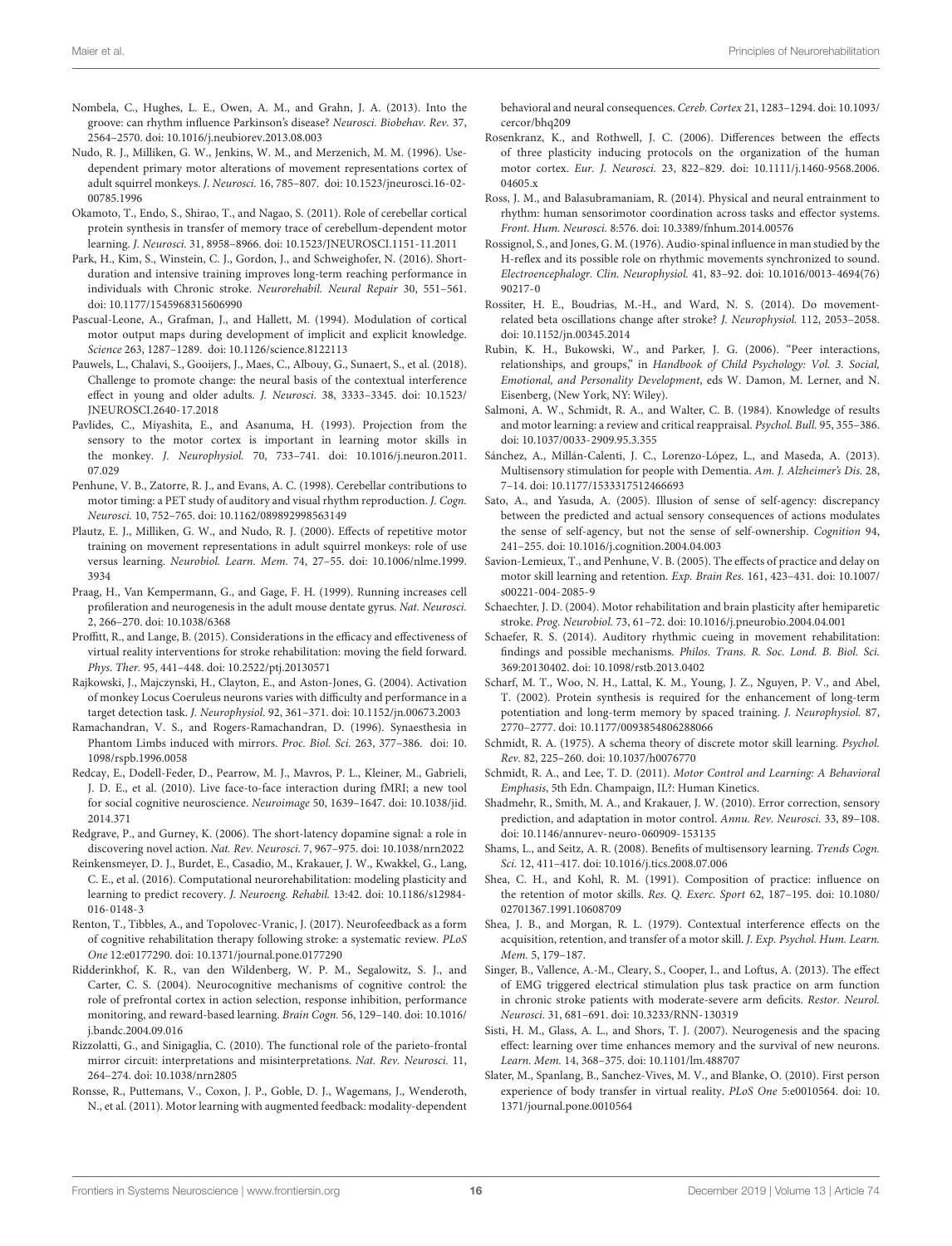- <span id="page-16-33"></span>Smania, N., Gandolfi, M., Paolucci, S., Iosa, M., Ianes, P., Recchia, S., et al. (2012). Reduced-intensity modified constraint-induced movement therapy versus conventional therapy for upper extremity rehabilitation after stroke: a multicenter trial. Neurorehabil. Neural Repair 26, 1035–1045. [doi: 10.1177/](https://doi.org/10.1177/1545968312446003) [1545968312446003](https://doi.org/10.1177/1545968312446003)
- <span id="page-16-29"></span>Smith, M. A., and Shadmehr, R. (2005). Intact ability to learn internal models of arm dynamics in Huntington's disease but not cerebellar degeneration. J. Neurophysiol. 93, 2809–2821. [doi: 10.1152/jn.00943.2004](https://doi.org/10.1152/jn.00943.2004)
- <span id="page-16-18"></span>Sober, S. J., and Sabes, P. N. (2003). Multisensory integration during motor planning. J. Neurosci. 23, 6982–6992. [doi: 10.1523/jneurosci.23-18-06982.2003](https://doi.org/10.1523/jneurosci.23-18-06982.2003)
- <span id="page-16-28"></span>Subramanian, S., Knaut, L. A., Beaudoin, C., McFadyen, B. J., Feldman, A. G., and Levin, M. F. (2007). Virtual reality environments for post-stroke arm rehabilitation. J. Neuroeng. Rehabil. 4, 1–5. [doi: 10.1186/1743-0003-4-20](https://doi.org/10.1186/1743-0003-4-20)
- <span id="page-16-24"></span>Subramanian, S. K., Massie, C. L., Malcolm, M. P., and Levin, M. F. (2010). Does provision of extrinsic feedback result in improved motor learning in the upper Limb Poststroke? a systematic review of the evidence. Neurorehabil. Neural Repair 24, 113–124. [doi: 10.1177/1545968309349941](https://doi.org/10.1177/1545968309349941)
- <span id="page-16-38"></span>Sun, L., Yin, D., Zhu, Y., Fan, M., Zang, L., Wu, Y., et al. (2013). Cortical reorganization after motor imagery training in chronic stroke patients with severe motor impairment: a longitudinal fMRI study. Neuroradiology 55, 913–925. [doi: 10.1007/s00234-013-1188-z](https://doi.org/10.1007/s00234-013-1188-z)
- <span id="page-16-31"></span>Tanaka, H., Sejnowski, T. J., and Krakauer, J. W. (2009). Adaptation to visuomotor rotation through interaction between posterior parietal and motor cortical areas. J. Neurophysiol. 102, 2921–2932. [doi: 10.1152/jn.90834.2008](https://doi.org/10.1152/jn.90834.2008)
- <span id="page-16-13"></span>Taub, E. (1976). Movement in nonhuman primates deprived of somatsosensory feedback. Exerc. Sport Sci. Rev. 4, 335–374.
- <span id="page-16-15"></span>Taub, E., Crago, J. E., Burgio, L. D., Groomes, T. E., Cook, E. W., DeLuca, S. C., et al. (1994). An operant approach to rehabilitation medicine: overcoming learned nonuse by shaping. J. Exp. Anal. Behav. 61, 281–293. [doi: 10.1901/jeab.1994.](https://doi.org/10.1901/jeab.1994.61-281) [61-281](https://doi.org/10.1901/jeab.1994.61-281)
- <span id="page-16-14"></span>Taub, E., and Uswatte, G. (2003). Constraint-Induced Movement therapy: bridging from the primate laboratory to the stroke rehabilitation laboratory. J. Rehabil. Med. 35, 34–40. [doi: 10.1080/16501960310010124](https://doi.org/10.1080/16501960310010124)
- <span id="page-16-32"></span>Taub, E., Uswatte, G., Mark, V. W., and Morris, D. M. M. (2006). The learned nonuse phenomenon: implications for rehabilitation. Eura. Medicophys. 42, 241–256.
- <span id="page-16-3"></span>Taub, E., Uswatte, G., and Pidikiti, R. (1999). Constraint-induced movement therapy: a new family of techniques with broad application to physical rehabilitation - a clinical review. J. Rehabil. Res. Dev. 36, 237–251.
- <span id="page-16-25"></span>Taylor, J. A., Krakauer, J. W., and Ivry, R. B. (2014). Explicit and implicit contributions to learning in a sensorimotor adaptation task. J. Neurosci. 34, 3023–3032. [doi: 10.1523/JNEUROSCI.3619-13.2014](https://doi.org/10.1523/JNEUROSCI.3619-13.2014)
- <span id="page-16-21"></span>Thaut, M. H., and Abiru, M. (2010). rhythmic auditory stimulation in rehabilitation of movement disorders: a review of current research. Muisc Percept. 27, 263–270.
- <span id="page-16-19"></span>Thaut, M. H., McIntosh, G. C., Rice, R. R., Miller, R. A., Rathbun, J., and Brault, J. M. (1996). Rhythmic auditory stimulation in gait training for Parkinson's disease patients. Mov. Disord. 11, 193–200. [doi: 10.1002/mds.870110213](https://doi.org/10.1002/mds.870110213)
- <span id="page-16-34"></span>Thieme, H., Mehrholz, J., Pohl, M., Behrens, J., and Dohle, C. (2012). Mirror therapy for improving motor function after stroke (Review). Cochrane Database Syst. Rev. 14:CD008449. [doi: 10.1002/14651858.CD008449](https://doi.org/10.1002/14651858.CD008449)
- <span id="page-16-1"></span>Thomas, L. H., French, B., Coupe, J., Mcmahon, N., Connell, L., Harrison, J., et al. (2017). Repetitive task training for improving functional ability after stroke. Stroke 48, 102–104. [doi: 10.1161/STROKEAHA.117.016503](https://doi.org/10.1161/STROKEAHA.117.016503)
- <span id="page-16-35"></span>Tsakiris, M., Schütz-Bosbach, S., and Gallagher, S. (2007). On agency and bodyownership: phenomenological and neurocognitive reflections. Conscious. Cogn. 16, 645–660. [doi: 10.1016/j.concog.2007.05.012](https://doi.org/10.1016/j.concog.2007.05.012)
- <span id="page-16-30"></span>Tseng, Y., Diedrichsen, J., Krakauer, J. W., Shadmehr, R., and Bastian, A. J. (2007). Sensory prediction errors drive cerebellum-dependent adaptation of reaching. J. Neurophysiol. 98, 54–62. [doi: 10.1152/jn.00266.2007](https://doi.org/10.1152/jn.00266.2007)
- <span id="page-16-27"></span>van Dijk, H., Jannink, M. J. A., and Hermens, H. J. (2005). Effect of augmented feedback on motor function of the affected upper extremity in rehabilitation patients: a systematic review of randomized controlled trials. J. Rehabil. Med. 37, 202–211. [doi: 10.1080/16501970510030165](https://doi.org/10.1080/16501970510030165)
- <span id="page-16-20"></span>van Wegen, E., de Goede, C., Lim, I., Rietberg, M., Nieuwboer, A., Willems, A., et al. (2006). The effect of rhythmic somatosensory cueing on gait in patients with Parkinson's disease. J. Neurol. Sci. 248, 210–214. [doi: 10.1016/j.jns.2006.05.034](https://doi.org/10.1016/j.jns.2006.05.034)
- <span id="page-16-11"></span>Vankov, A., Hervé-Minvielle, A., and Sara, S. J. (1995). Response to novelty and its rapid habituation in Locus Coeruleus neurons of the freely exploring rat. Eur. J. Neurosci. 7, 1180–1187. [doi: 10.1111/j.1460-9568.1995.tb01108.x](https://doi.org/10.1111/j.1460-9568.1995.tb01108.x)
- <span id="page-16-0"></span>Veerbeek, J. M., van Wegen, E., van Peppen, R., van der Wees, P. J., Hendriks, E., Rietberg, M., et al. (2014). What is the evidence for physical therapy poststroke? a systematic review and meta-analysis. PLoS One 9:e0087987. [doi: 10.1371/](https://doi.org/10.1371/journal.pone.0087987) [journal.pone.0087987](https://doi.org/10.1371/journal.pone.0087987)
- <span id="page-16-37"></span>Venna, V. R., Xu, Y., Doran, S. J., Patrizz, A., and McCullough, L. D. (2014). Social interaction plays a critical role in neurogenesis and recovery after stroke. Transl. Psychiatry 4:e351. [doi: 10.1038/tp.2013.128](https://doi.org/10.1038/tp.2013.128)
- <span id="page-16-39"></span>Verschure, P. F. M. J. (2011). "Neuroscience, virtual reality and neurorehabilitation: brain repair as a validation of brain theory," Paper Presented at the Annual International Conference of the IEEE Engineering in Medicine and Biology Society (EMBC), Boston, 2254–2257. [doi: 10.1109/IEMBS.2011.6090428](https://doi.org/10.1109/IEMBS.2011.6090428)
- <span id="page-16-7"></span>Wadden, K. P., Asis, K., De Mang, C. S., Neva, J. L., Peters, S., Lakhani, B., et al. (2017). Predicting motor sequence learning in individuals with chronic stroke. Neurorehabil. Neural Repair 3, 95–104. [doi: 10.1177/1545968316662526](https://doi.org/10.1177/1545968316662526)
- <span id="page-16-17"></span>Wallace, M. T., and Stein, B. E. (1996). Sensory organization of the superior colliculus in cat and monkey. Prog. Brain Res. 112, 301–311. [doi: 10.1016/](https://doi.org/10.1016/s0079-6123(08)63337-3) [s0079-6123\(08\)63337-3](https://doi.org/10.1016/s0079-6123(08)63337-3)
- <span id="page-16-5"></span>Wexler, B. E., Fulbright, R. K., Lacadie, C. M., Skudlarski, P., Kelz, M. B., Constable, R. T., et al. (1997). An fMRI study of the human cortical motor system response to increasing functional demands. Magn. Reson. Imaging 15, 385–396. [doi: 10.1016/S0730-725X\(96\)00232-9](https://doi.org/10.1016/S0730-725X(96)00232-9)
- <span id="page-16-22"></span>Whitall, J., Waller, S. M., Silver, K. H. C., and Macko, R. F. (2000). Cueing improves motor function in chronic Hemiparetic stroke. Stroke 31, 2390–2395. [doi: 10.1161/01.STR.31.10.2390](https://doi.org/10.1161/01.STR.31.10.2390)
- <span id="page-16-12"></span>Wickens, C. D., Hutchins, S., Carolan, T., and Cumming, J. (2013). Effectiveness of part-task training and increasing-difficulty training strategies: a metaanalysis approach. Hum. Factors 55, 461–470. [doi: 10.1177/00187208124](https://doi.org/10.1177/0018720812451994) [51994](https://doi.org/10.1177/0018720812451994)
- <span id="page-16-26"></span>Wickens, J. R., Reynolds, J. N. J., and Hyland, B. I. (2003). Neural mechanisms of reward-related motor learning. Curr. Opin. Neurobiol. 13, 685–690. [doi: 10.1016/j.conb.2003.10.013](https://doi.org/10.1016/j.conb.2003.10.013)
- <span id="page-16-4"></span>Wilkins, K. B., Owen, M., Ingo, C., Carmona, C., Dewald, J. P. A., and Yao, J. (2017). Neural plasticity in moderate to severe chronic stroke following a device-assisted task-specific arm/hand intervention. Front. Neurol. 8:284. [doi: 10.3389/fneur.2017.00284](https://doi.org/10.3389/fneur.2017.00284)
- <span id="page-16-23"></span>Winstein, C. J. (1991). Knowledge of results and motor learning - Implications for physical therapy. Phys. Ther. 71, 140–149. [doi: 10.1093/ptj/71.2.140](https://doi.org/10.1093/ptj/71.2.140)
- <span id="page-16-6"></span>Winstein, C. J., Grafton, S. T., and Pohl, P. S. (1997). Motor task difficulty and brain activity: investigation of goal-directed reciprocal aiming using positron emission tomography. J. Neurophysiol. 77, 1581–1594. [doi: 10.1152/jn.1997.77.](https://doi.org/10.1152/jn.1997.77.3.1581) [3.1581](https://doi.org/10.1152/jn.1997.77.3.1581)
- <span id="page-16-2"></span>Winstein, C. J., Lewthwaite, R., Blanton, S. R., Wolf, L. B., and Wishart, L. (2014). Infusing motor learning research into neurorehabilitation practice: a historical perspective with case exemplar from the accelerated skill acquisition program. J. Neuologic Phys. Ther. 38, 190–200. [doi: 10.1097/NPT.0000000000000046.](https://doi.org/10.1097/NPT.0000000000000046.Infusing) [Infusing](https://doi.org/10.1097/NPT.0000000000000046.Infusing)
- <span id="page-16-8"></span>Winstein, C. J., Wolf, S. L., Dromerick, A. W., Lane, C. J., Nelsen, M. A., Lewthwaite, R., et al. (2016). Effect of a task-oriented rehabilitation program on upper extremity recovery following motor stroke the ICARE randomized clinical trial. JAMA 315, 571–581. [doi: 10.1001/jama.2016.0276](https://doi.org/10.1001/jama.2016.0276)
- <span id="page-16-16"></span>Woldag, H., Stupka, K., and Hummelsheim, H. (2010). Repetitive training of complex hand and arm movements with shaping is beneficial for motor improvement in patients after stroke. J. Rehabil. Med. 42, 582–587. [doi: 10.2340/](https://doi.org/10.2340/16501977-0558) [16501977-0558](https://doi.org/10.2340/16501977-0558)
- <span id="page-16-10"></span>Wu, C. Y., Trombly, C. A., Lin, K. C., and Tickle-Degnen, L. (2000). A kinematic study of contextual effects on reaching performance in persons with and without stroke: influences of object availability. Arch. Phys. Med. Rehabil. 81, 95–101. [doi: 10.1053/apmr.2000.0810095](https://doi.org/10.1053/apmr.2000.0810095)
- <span id="page-16-9"></span>Wulf, G., and Prinz, W. (2001). Directing attention to movement effects enhances learning: a review. Psychon. Bull. Rev. 8, 648–660. [doi: 10.3758/BF03196201](https://doi.org/10.3758/BF03196201)
- <span id="page-16-36"></span>Wulf, G., Chiviacowsky, S., and Lewthwaite, R. (2012). Altering mindset can enhance motor learning in older adults. Psychol. Aging 27, 14–21. [doi: 10.1037/](https://doi.org/10.1037/a0025718) [a0025718](https://doi.org/10.1037/a0025718)